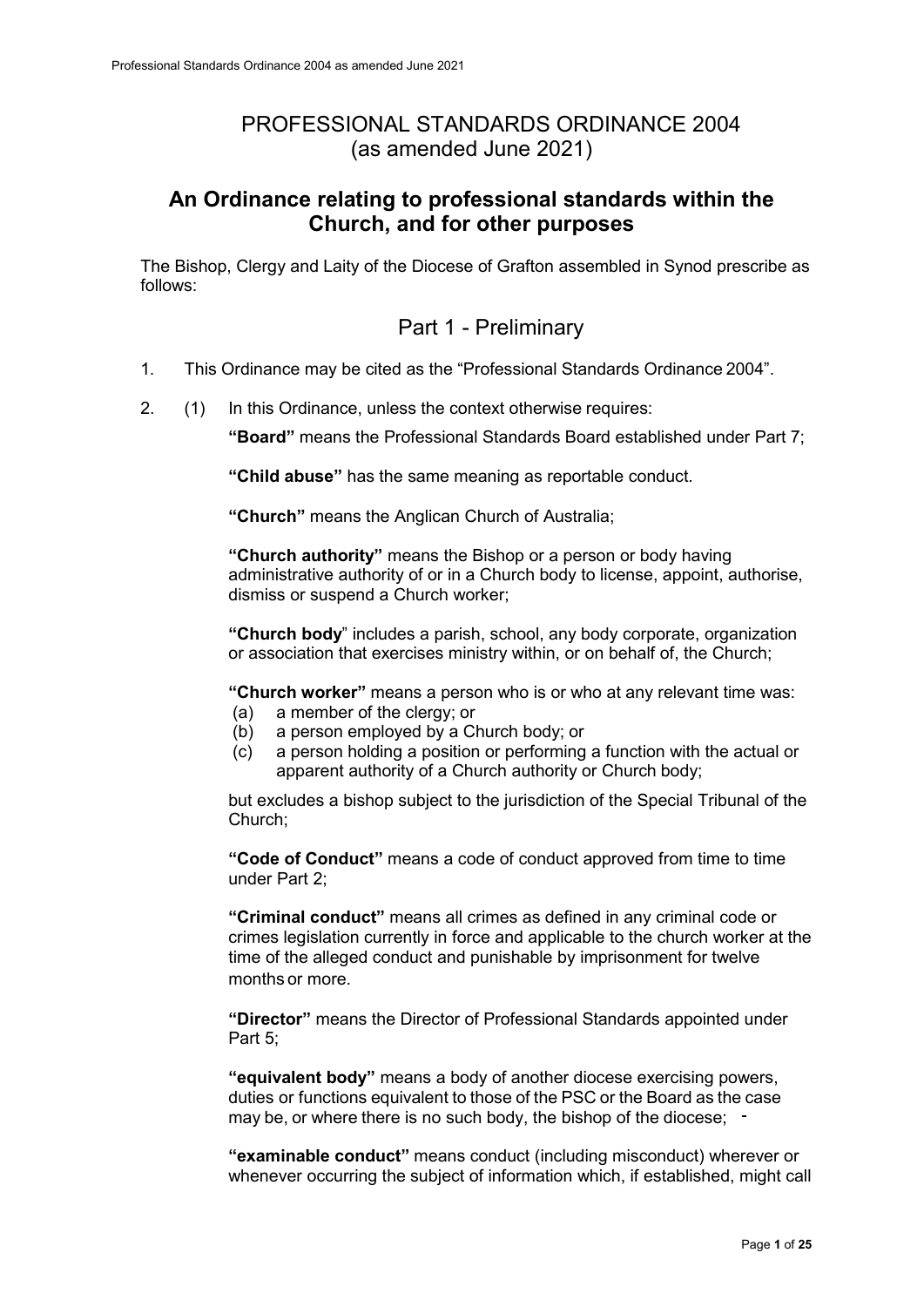into question:

- (a) the fitness of a Church worker, whether temporarily or permanently, now or in the future to hold a particular or any office, licence or position of responsibility in the Church or to be or remain in Holy Orders or in the employment of a Church body; or
- (b) whether, in the exercise of a Church worker's ministry or employment, or in the performance of any function, the Church worker should be subject to certain conditions or restrictions;

"**grooming"** means the manipulative cultivation of a relationship in order to: (a) initiate or hide sexual assault of an adult or a child;

- (b) facilitate the procurement of a child to engage in a sexual act; or
- (c) expose, without legitimate reason, a child to any indecent matter.
- 

An instance of grooming may not only refer to where the offender grooms the child, but also where the offender grooms some or all of the child's parents or guardians, clergy and church workers.

**"Information"** means information of whatever nature and from whatever source relating to alleged conduct of a Church worker wherever or whenever occurring involving:

- (a) child abuse, sexual misconduct and/or criminal conduct;
- (b) alleged inappropriate or unreasonable conduct or omission of a Church worker who had knowledge of conduct of another Church worker involving child abuse and/or sexual misconduct; and/or
- (c) alleged process failure;
- (d) any other conduct, including bullying, emotional abuse, harassment, spiritual abuse and physical abuse (as defined in GEN 002 Faithfulness in Service), that is unbecoming or inappropriate to the role, office or position of the Church worker or their duties and functions whenever and wherever occurring which, if established, would on its face be considered to be examinable conduct;
- (e) Wilful or reckless failure to comply with a prohibition, restriction or condition imposed by a Church authority.

**"Misconduct"** in relation to a Church worker means:

- (a) Child abuse
- (b) Sexual misconduct
- (c) Criminal conduct
- (d) Conduct that impedes or undermines a professional standards process.
- (e) The failure without reasonable excuse to perform a function under a professional standards process.
- (f) The failure without reasonable excuse to comply with the laws of the Commonwealth, a State or Territory requiring the reporting of child abuse to the police or other authority.

**"member of the Clergy"** means a person in Holy Orders;

**"national register"** means any national register established pursuant to a Canon of General Synod or a resolution of the Standing Committee of General Synod for the purpose of recording determinations of the Board and other equivalent bodies;

**"Process failure"** means the failure by a Church body or Church authority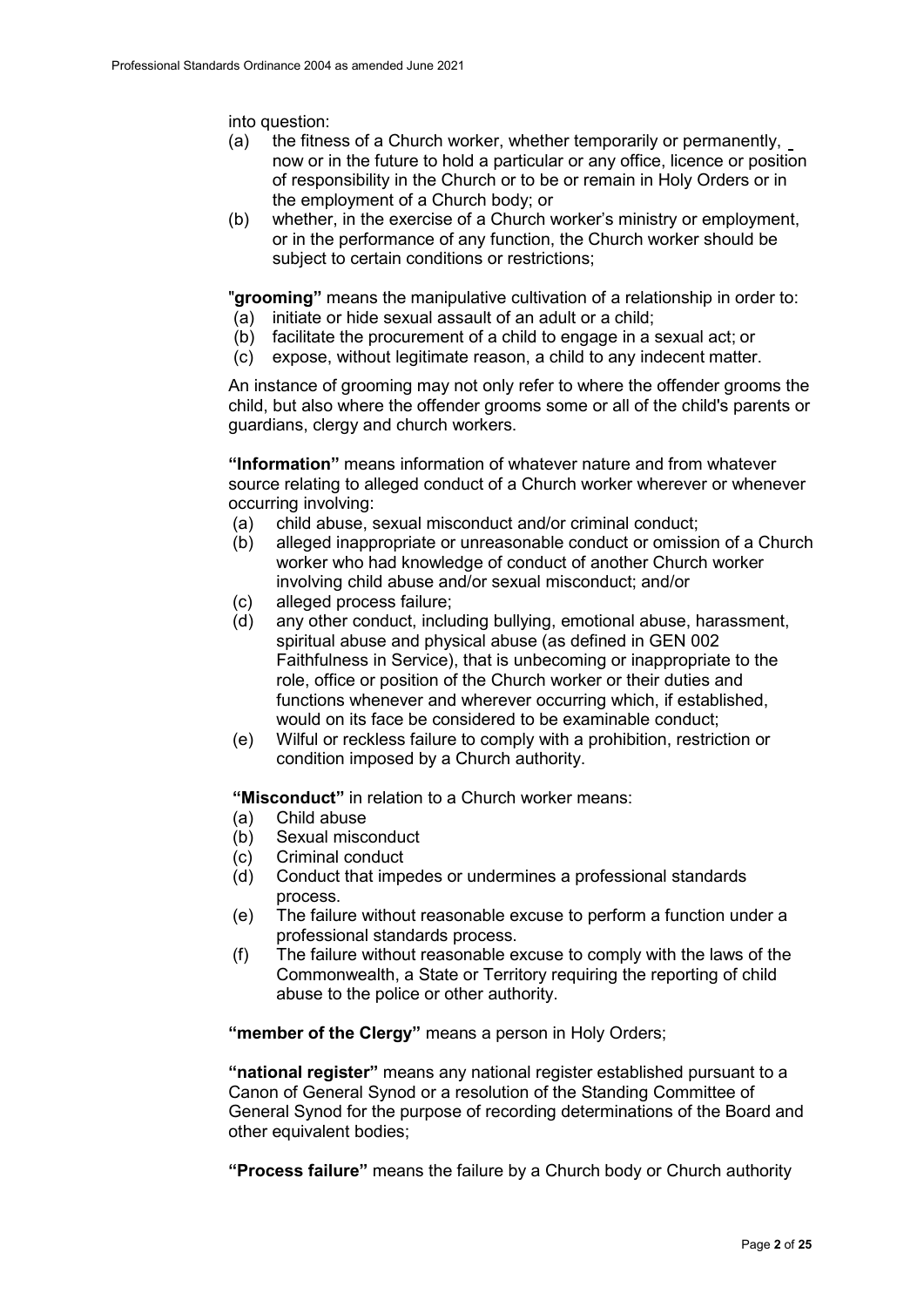(or any individual Church Worker) to deal appropriately with or to investigate any of the conduct set out in sub clauses a. and b. of the definition of information, including:

- (a) Conduct that impedes or undermines a professional standards process.
- (b) The failure without reasonable excuse to perform a function under a professional standards process.
- (c) The failure without reasonable excuse to comply with the laws of the Commonwealth, a State or Territory requiring the reporting of child abuse to the police or other authority.

**"Professional Standards Committee"** or **"PSC"** means the Professional Standards Committee established under Part 4;

**"prohibition order"** means an order prohibiting a Church worker from holding a specified position or office in or being employed by a Church body or Church authority or from carrying out any specified functions in relation to any office or position in the diocese or in relation to employment by a Church body;

**"protocol"** means the protocol approved from time to time by the Bishop-in-Council under Part 3;

**"referring body"** means the PSC or an equivalent body which refers a question or questions under section 54 to the Board;

**"Reportable conduct**" means conduct as defined in Part 4 of the Children's Guardian Act 2019 whether or not a criminal proceeding in relation to the conduct has been commenced or concluded:

- (a) An offence of a sexual nature under a law of the State, another State, a Territory, or the Commonwealth, committed against, with or in the presence of a child;
- (b) Conduct with, towards or in the presence of a child that is sexual in nature but is not a sexual offence, including grooming and the possession, making or distribution of child exploitation material;
- (c) Conduct towards a child that is unreasonable and seriously inappropriate, improper, inhumane or cruel;
- (d) A significant failure to provide adequate and proper food, supervision, nursing, clothing, medical aid or lodging for the child, that causes or is likely to cause harm to a child, by:
	- (i) a person with parental responsibility for the child, or
	- (ii) an authorised carer of the child, or
	- (iii) an employee, if the child is in the employee's care.
- (e) The intentional or reckless application of physical force without lawful justification or excuse, or any act which intentionally or recklessly causes another to apprehend immediate and unlawful violence;
- (f) An offence under section 43B or 316A of the Crimes Act 1900;
- (g) Behaviour that causes significant emotional or psychological harm to a child.

**"respondent"** means a Church worker whose alleged conduct or omission is the subject of information.

**"Sexual misconduct"** means sexual assault, sexual harassment, or sexually inappropriate behaviour in relation to an adult.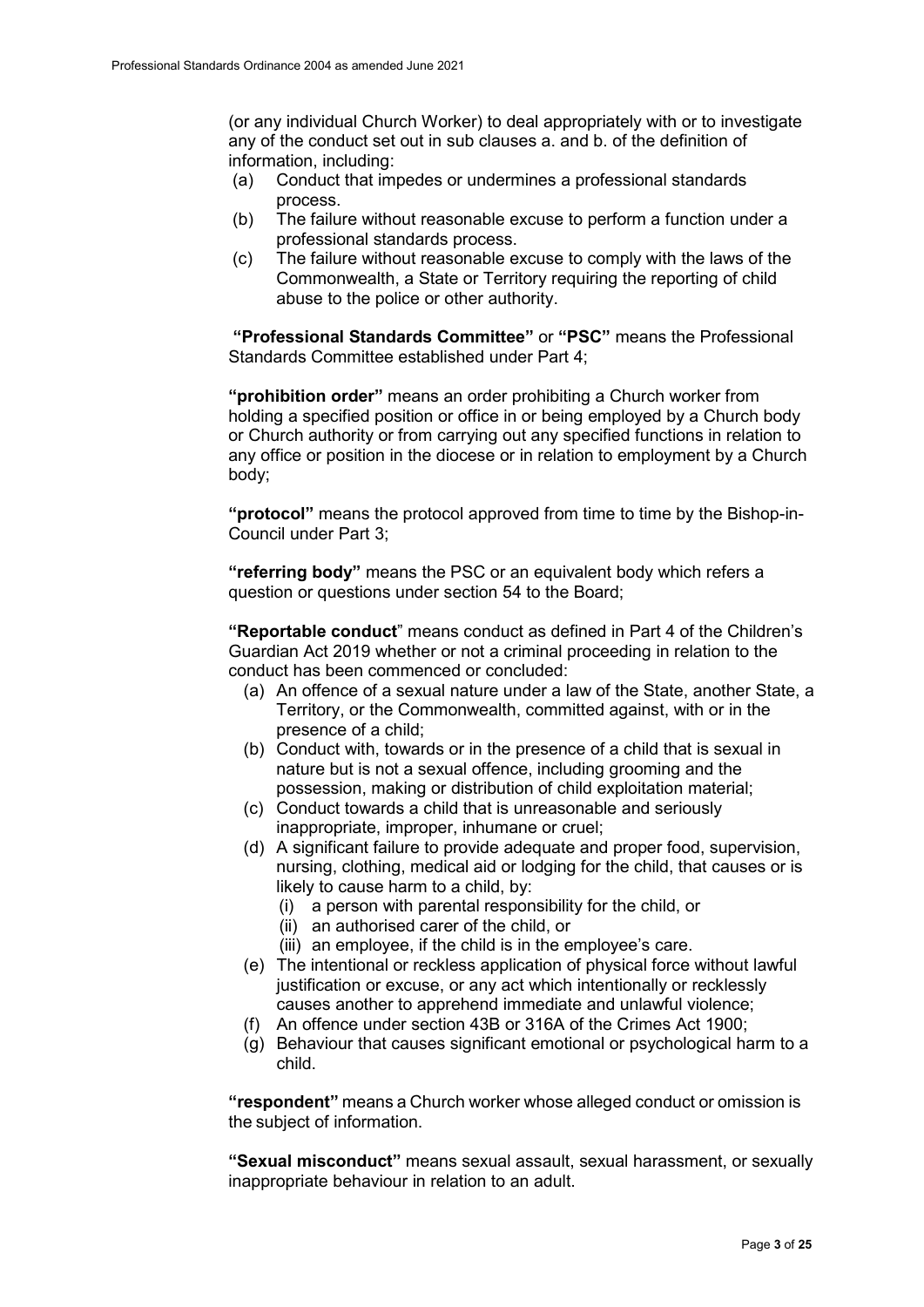- (2) For the purposes of this Ordinance
	- (a) a person employed by a Church body; or<br>(b) a person holding a position or performing
	- a person holding a position or performing a function with the actual or apparent authority of a Church authority or Church body; will be taken to be engaged by a Church authority.
	-
- 3. The Bishop-in-Council may enter into such agreements or arrangements as it sees fit with the relevant authority of another diocese as to the terms on which the powers and functions of the equivalent bodies or persons of that diocese are to be exercised by the persons holding office in or as delegates of the PSC, or by the members or the secretary of the Board.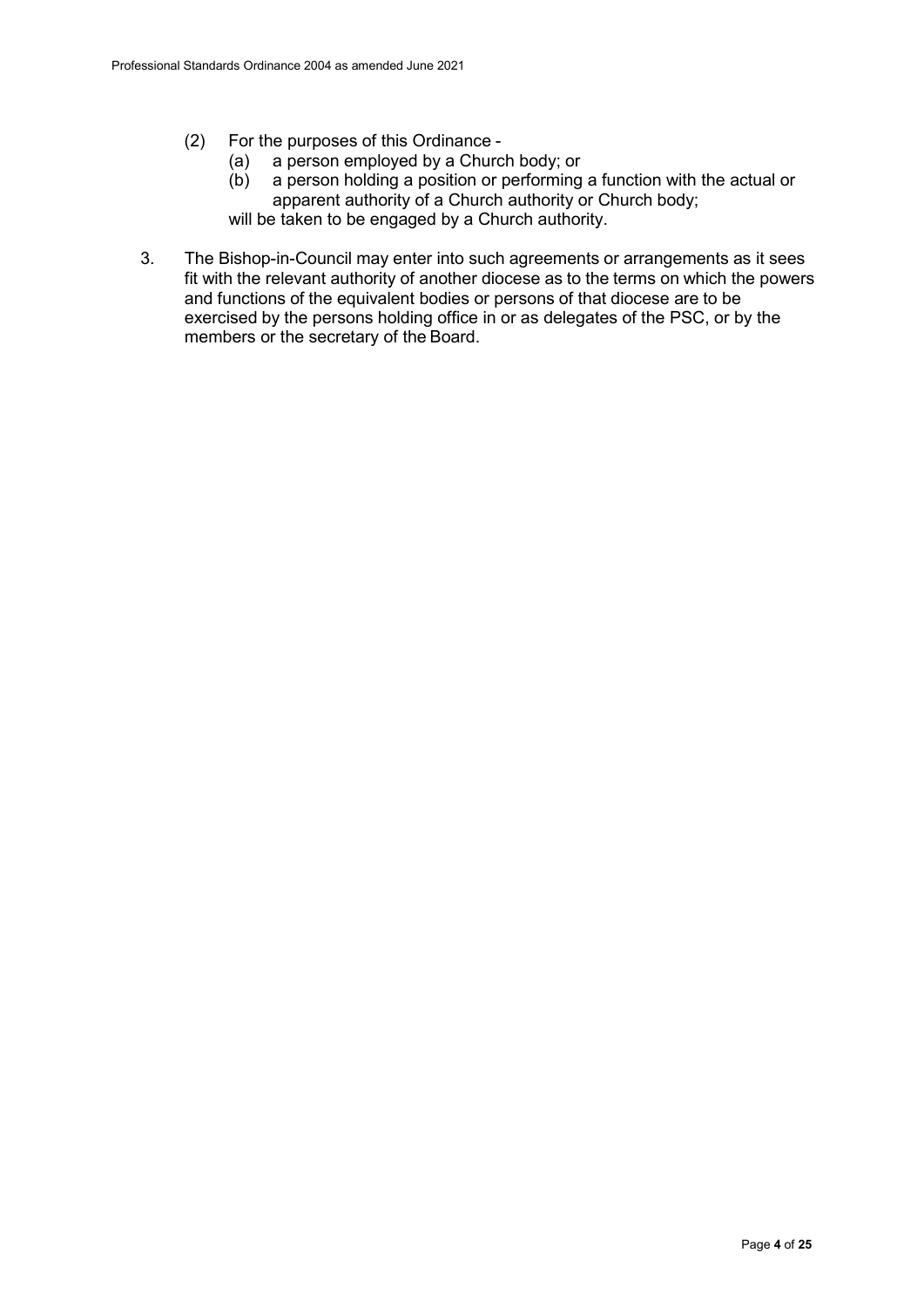# Part 2 – Code of Conduct

- 4. The Synod or the Bishop-in-Council shall from time to time by resolution approve a Code of Conduct for observance by Church workers in the diocese.
- 5. The Bishop-in-Council through the PSC and by such other means as may be considered appropriate shall take such steps as may be necessary or desirable to promote the knowledge, understanding and observance in this Church of any code of conduct applicable in the diocese.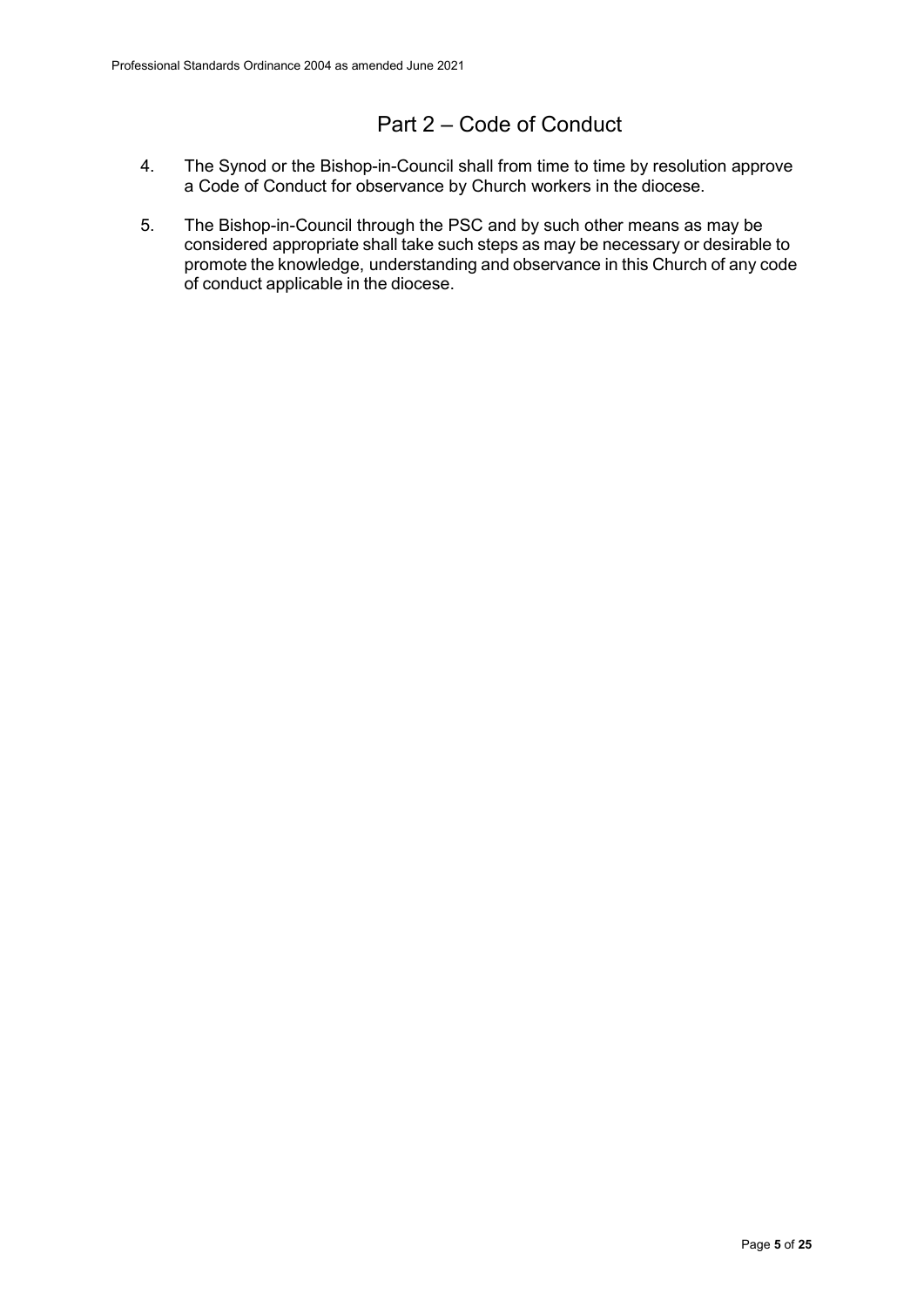## Part 3 – The Protocol

- 6. (1) The Bishop-in-Council shall from time to time consider and approve a protocol for implementation in relation to information.
	- (2) The protocol must include:
		- (a) procedures for receiving information;
		- (b) the appointment, role and function of contact persons;<br>(c) provision for informing complainants and victims of alle
		- provision for informing complainants and victims of alleged conduct the subject of information, and respondents, of rights, remedies and relevant procedures available to them;
		- (d) provision for assisting or supporting, as appropriate, all persons affected by alleged conduct the subject of information;
		- (e) an explanation of the processes for investigating and dealing with information;
		- (f) provisions for dealing fairly with respondents;
		- (g) processes for referral to mediation and conciliation in appropriate circumstances;
		- (h) processes for dealing with alleged process failure;
		- (i) provisions for regular information, reports, advice and recommendations to the Bishop and any other relevant Church authority at each stage of the process of dealing with information;
		- (j) procedures for working, where necessary, with law enforcement, prosecution or child protection authorities of the States and Territories and of the Commonwealth of Australia.
- 7. The Bishop-in-Council through the PSC and by such other means as it may consider appropriate shall take such steps as may be necessary or desirable to promote throughout the community a knowledge and understanding of the protocol.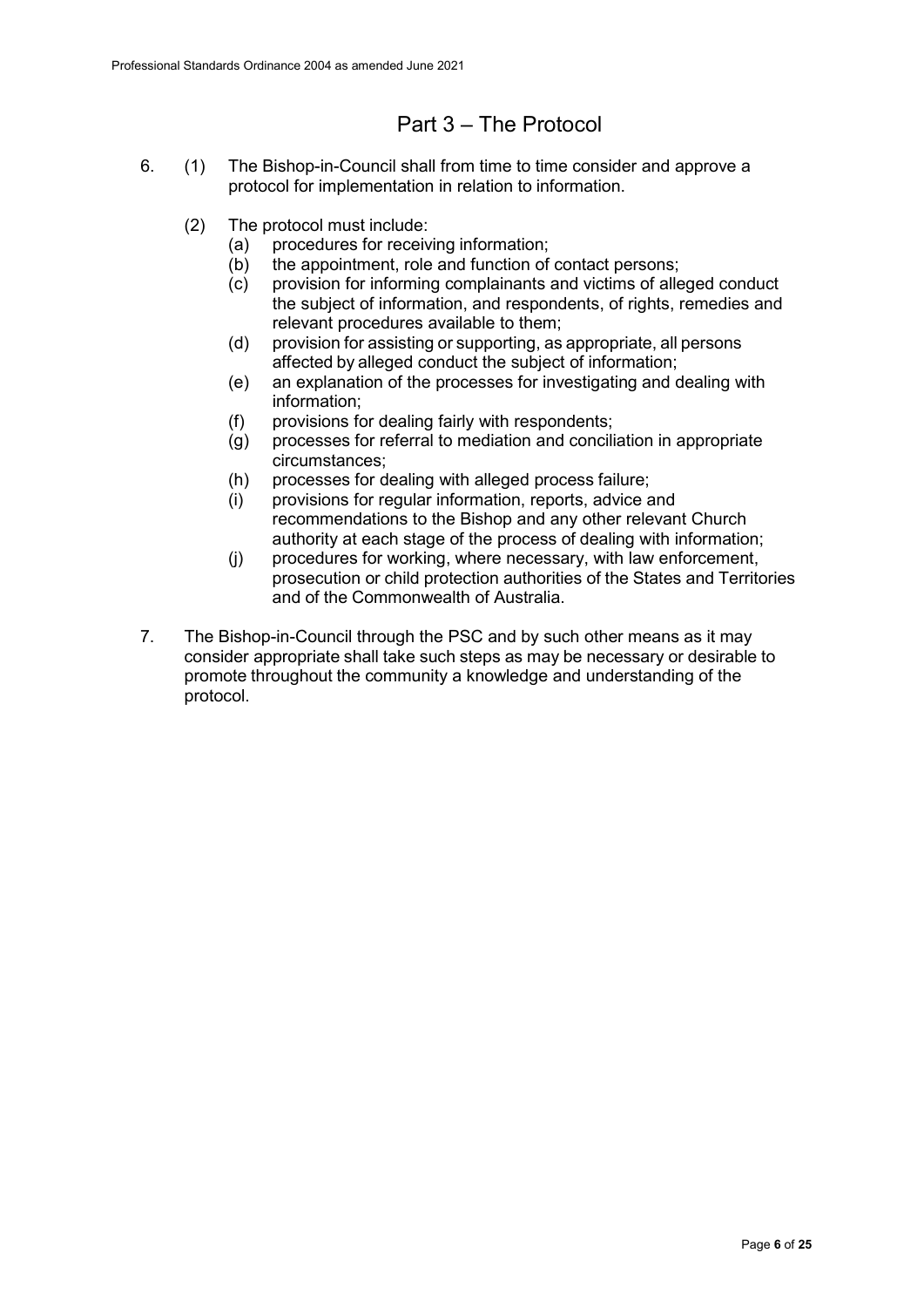## Part 4 – Professional Standards Committee

- 8. There shall be a Professional Standards Committee for the diocese.
- 9. The members of the PSC shall be appointed and shall hold office on such terms and conditions as may be determined by the Bishop-in-Council from time to time or in accordance with any Regulations of the Bishop-in-Council.
- 10. (1) The PSC shall have at least three members.
	- (2) The membership of the PSC shall be constituted so as collectively to provide:
		- (a) experience in law;
		- (b) experience in the ordained Ministry; and
		- (c) experience and appropriate professional qualifications in child protection, social work or counselling.
	- (3) The PSC shall include at least one person who is not a member of this Church and so far as it is reasonably practicable shall have an equal number of men and women.
- 11. (1) The Chair of the PSC will be appointed by or in a manner determined by the Bishop-in- Council.
	- (2) The PSC may meet from time to time as determined by the Chair or a majority of its members and may conduct its business by telephone or electronic communication.
	- (3) The procedures of the PSC shall be as determined by the PSC.
	- (4) A majority of the members shall constitute a quorum.
	- (5) A decision taken other than at a meeting of the PSC, if supported by a majority of members of the PSC, constitutes a decision of the PSC.
	- (6) The PSC shall act in all things as expeditiously as possible.
- 12. An act or proceeding of the PSC is not invalid by reason only of a vacancy in its membership and, notwithstanding the subsequent discovery of a defect in the nomination or appointment of a member, any such act or proceeding is as valid and effectual as if the member had been duly nominated or appointed.
- 13. The Synod indemnifies any member or delegate of the PSC and the Director for any act or omission by the member or delegate or the Director or by the PSC in good faith and in the exercise or purported exercise of powers or functions, or in the discharge or purported discharge of duties under this Ordinance.
- 14. The members of the PSC may constitute an equivalent body, either generally or for a particular case or matter.
- 15. Subject to the provisions of this Ordinance, the Director, a member of the PSC, a Church authority or a person employed or engaged on work related to the affairs of the PSC must not divulge information that comes to his or her knowledge by virtue of that office or position except:
	- (a) in the course of carrying out the duties of that office or position;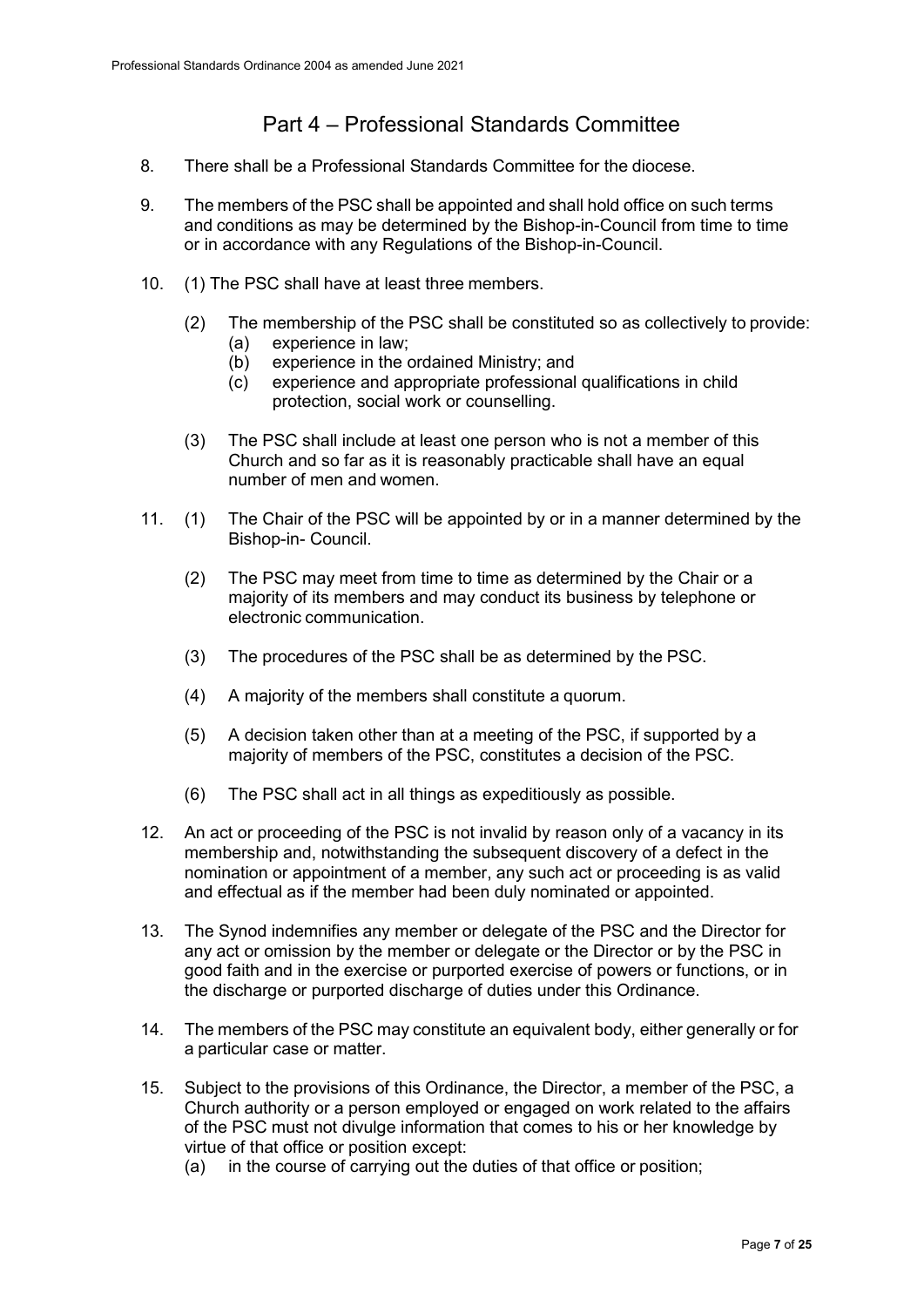- (b) as may be authorised by or under this Ordinance;
- (c) in any proceedings before a diocesan tribunal, a provincial tribunal or the special tribunal;
- (d) as may be required by law; or
- (e) to any insurer or insurance broker of a Church body or Church authority where the information may give rise to or be relevant to a claim for indemnity by the Church body or Church authority against the insurer or is relevant to obtaining or continuing insurance cover.
- 16. The PSC must disclose to an equivalent body relevant details of information in its possession concerning the alleged conduct of a Church worker:
	- (a) which is information that is relevant to, or arising during the course of, an investigation being undertaken by the PSC where the PSC knows that the Church worker is residing in the diocese of the equivalent body; or
	- (b) which is information concerning conduct alleged to have occurred in the diocese of the equivalent body;

and shall co-operate with any equivalent body.

- 17. (1) Subject to subsection (2), the PSC may release to the public such material as it may determine with respect to any information.
	- (2) In relation to a matter that is the subject of a reference to the Board the PSC shall make public such information concerning the matter as the Board may direct or approve.
- 18. (1) Without disclosing the identity of any informant, complainant or the respondent, thePSC shall report annually to the Bishop-in-Council on its activities for that calendar year.
	- (2) Notwithstanding subsection (1), the report of the PSC pursuant to that subsection may identify a respondent who has been exonerated from an allegation the subject of information or who has been the subject of a determination or recommendation by the Board.
	- (3) The PSC shall, in respect of every matter with which it is dealing, report either orally or in writing to the Bishop with such frequency and as fully as the Bishop shall reasonably require.
- 19. (1) Subject to sub-section (2), the PSC may delegate, upon such terms and conditions as the PSC may approve, any of its powers or functions under this Ordinance to any person.
	- (2) The PSC cannot delegate:
		- (a) its powers under subsection (1);
		- (b) its powers under section 30; or
		- (c) the power to refer a matter to the Board.
	- (3) A delegation under this Section must be made by instrument in writing signed by a member of the PSC.
- 20. (1) Subject to the provisions of this Ordinance the PSC has the following powers and duties:
	- (a) to implement the protocol to the extent that the protocol is not inconsistent with this Ordinance;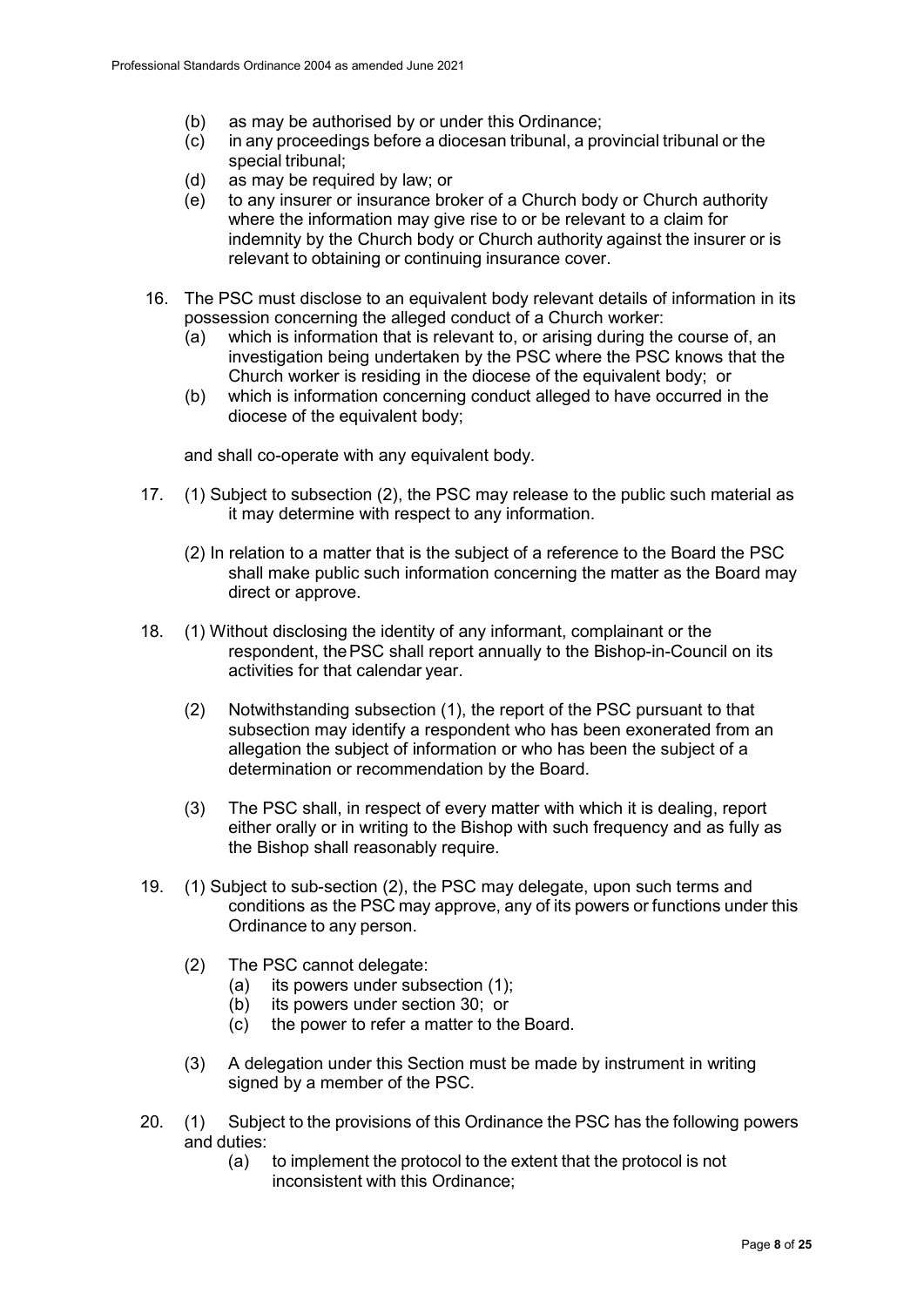- (b) to receive information;
- (c) to act on information in accordance with the provisions of this Ordinance, and the protocol to the extent that it is not inconsistent with this Ordinance;
- (d) to appoint suitable persons to fulfil the several roles required to implement the protocol in each particular case;
- (e) where appropriate, to arrange for the conciliation or mediation of any complaint the subject of information;
- (f) to investigate information in a timely and appropriate manner;
- (g) where appropriate, to recommend to the Bishop-in-Council any changes to the protocol;
- (h) subject to any limit imposed by the Bishop-in-Council to authorise such expenditure on behalf of the Synod or the Church body as may be necessary to implement, in a particular case, the protocol and the provisions of this Ordinance and the protocol and provisions of the Anglican Diocese of Grafton Pastoral Care and Assistance Scheme;
- (i) to advise any relevant Church authority or Church body as to the financial or other needs of a person affected by conduct the subject of information and as to any possible or actual legal proceedings against such Church body or Church authority arising out of the alleged conduct of a Church worker;
- (j) to refer any information in its possession to a member of a law enforcement, prosecution or child protection authority of a State or Territory or of the Commonwealth of Australia to which the information is or may be relevant;
- (k) to maintain proper records of all information received and of action taken in relation to such information;
- (l) to exercise such other powers and functions as are conferred on it by this or any other Ordinance.
- (2) The power and duty of the PSC to exercise its functions under this Ordinance arises in respect of:
	- (a) conduct wherever it is alleged to have been engaged in by a Church worker resident or licensed in the diocese, or engaged by a Church authority;
	- (b) an omission, whenever it is alleged to have occurred, by a Church worker resident or licensed in the diocese, or engaged by a Church authority;
	- (c) conduct which is alleged to have occurred within the diocese wherever the Church worker involved in the alleged conduct may reside;
	- (d) conduct, wherever it is alleged to have been engaged in, or an omission, wherever it is alleged to have occurred, by a Church worker, wherever the Church worker may reside –
		- $(i)$  in respect of or affecting a person resident in the diocese; or
		- $(i)$  that may affect a Church body or Church authority in the diocese, or Church property or property held in trust for the benefit of or in connection with the Church or a Church body in the diocese.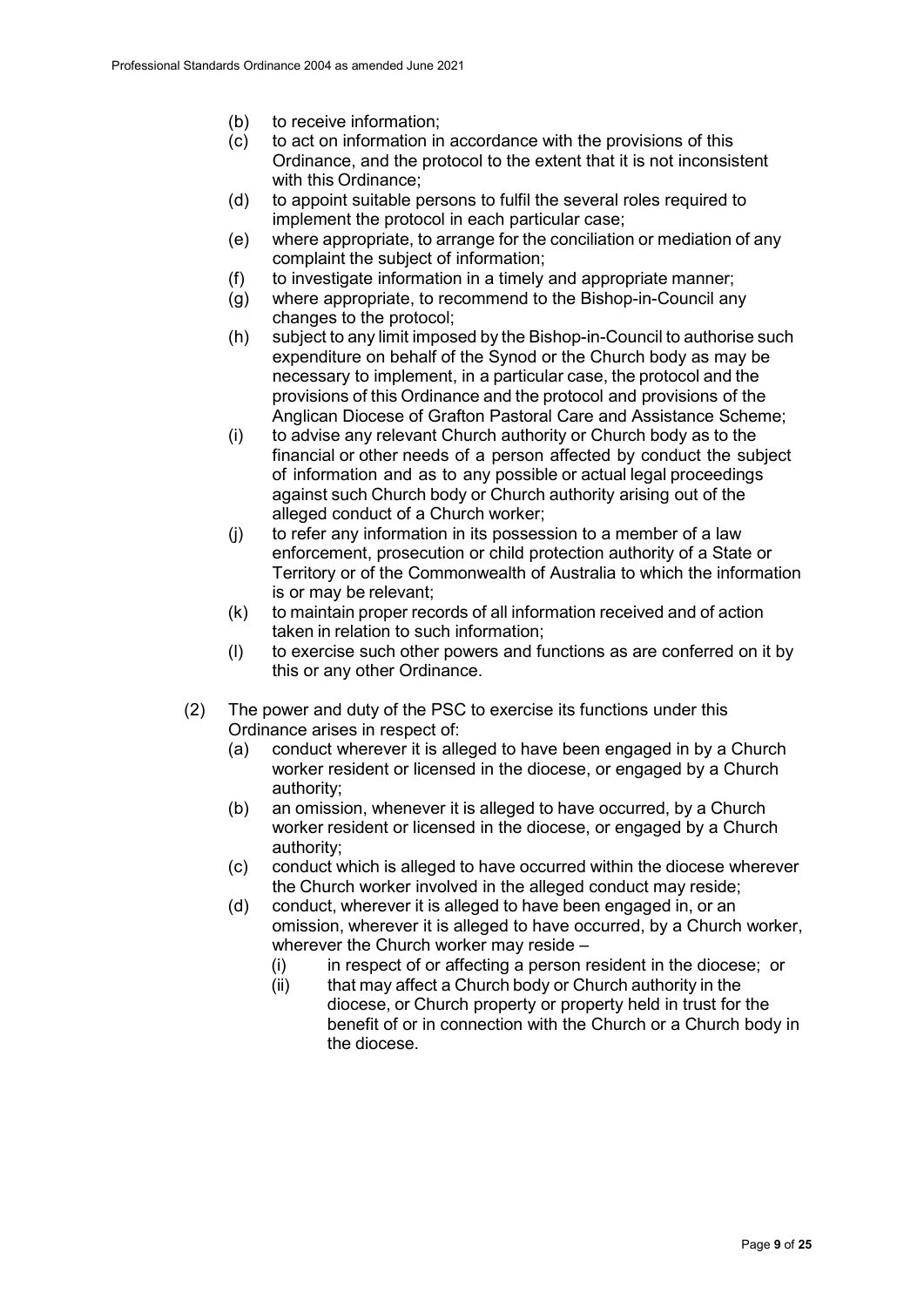## Part 5 – Director of Professional Standards

- 21. (1) There shall be a Director of Professional Standards.
	- (2) The Director shall be appointed by and shall hold office in accordance with a resolution or any Regulation of the Bishop-in-Council.
- 22. The Director shall have the following functions:
	- (a) to receive information on behalf of the PSC;<br>(b) to manage the implementation of the protoco
	- to manage the implementation of the protocol in respect of any information;
	- (c) to be the executive officer of the PSC;
	- $(d)$  to attend meetings of the PSC except for any part of a meeting which deals with conditions of employment, remuneration or performance of the Director;
	- (e) such other functions and duties as may be prescribed by this or any other Ordinance of the Diocese or by a Canon of the Anglican Church of Australia or as may be determined by the Bishop-in-Council or the PSC.
- 23. The Director may act in a corresponding capacity for another diocese either generally or for a particular case or matter.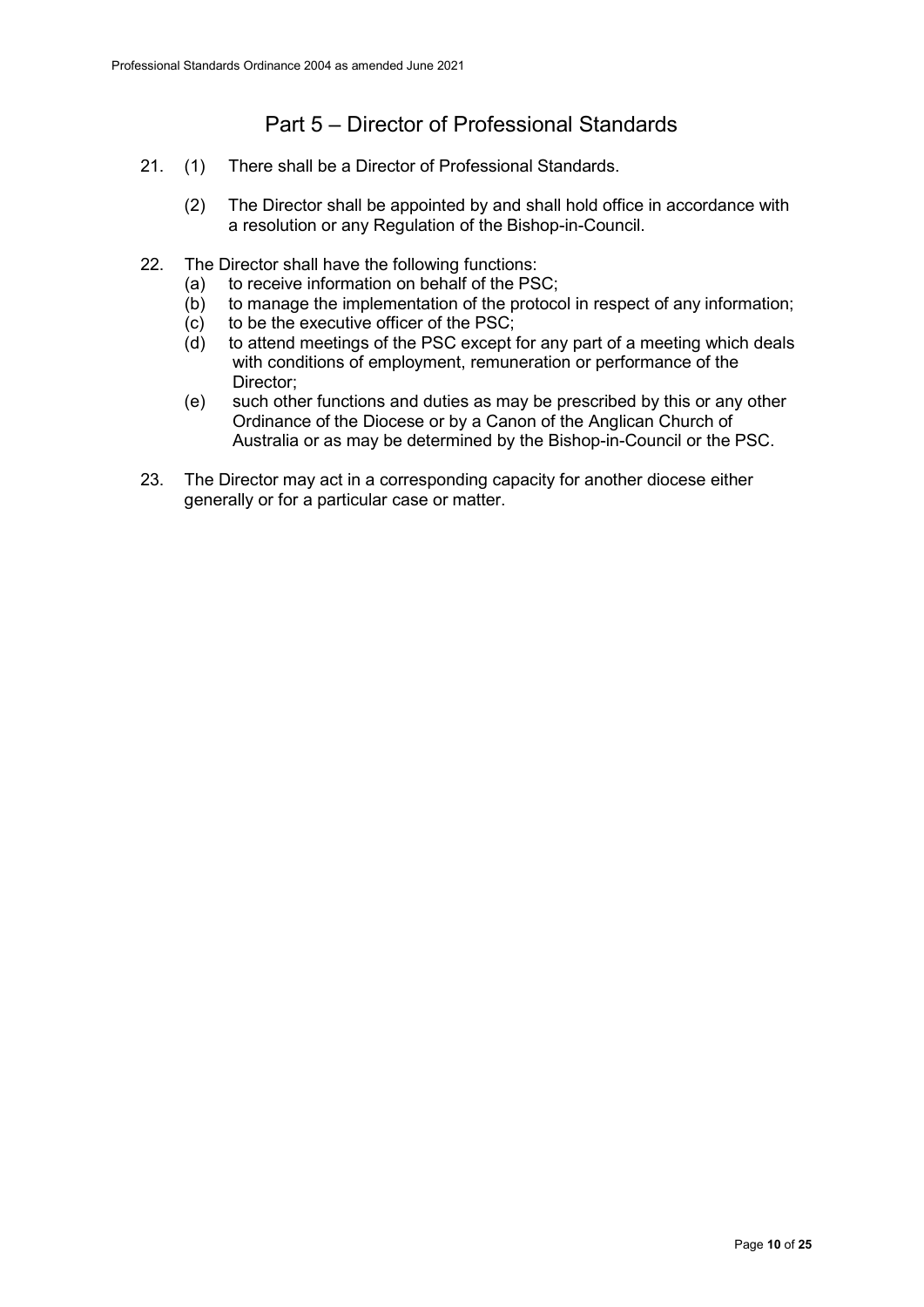## Part 6 – Examinable Conduct

- 24. (1) A member of the Clergy and a Church authority in the diocese shall as soon as possible refer any information in his her or its possession or knowledge to the Director or a member of the PSC unless there are reasonable grounds to believe that theinformation is already known to the PSC.
	- (2) This section does not affect the operation of the Canon Concerning Confessions 1989 of General Synod or any other canon or legislative instrument relating to confessions in force in the diocese.
- 25. Subject to this Ordinance, where the PSC considers that the subject matter of information constitutes examinable conduct it shall investigate the information.
- 26. (1) The PSC may, if it thinks it appropriate to do so, refer the subject matter of information, or the investigation of information, to an equivalent body or bodies.
	- (2) When the PSC and an equivalent body or equivalent bodies have the power and duty to investigate information concerning the alleged conduct or omission of the same Church worker and the respective bodies cannot agree on:
		- (a) which body shall carry out the investigation or any parts of such investigation; or
		- (b) whether a question or questions specified in section 54 should be referred to the Board or to an equivalent body which has jurisdiction; then the PSC shall refer the disagreement for decision by the Director and the persons acting in a corresponding capacity for every other dioceses acting together.
	- (3) The PSC shall act in accordance with the unanimous decision of the persons referred to in subsection (2) or, if such persons cannot agree within a reasonable time of the disagreement being referred, in accordance with the decision of the Primate or a member of the House of Bishops appointed by the Primate.
	- (4) In all matters affecting the operation of this Ordinance the PSC and the Director shall cooperate with and assist an equivalent body and a person acting in the corresponding capacity of the Director in another diocese.
	- (5) In making a decision under subsection (2) the Director shall not be bound by the views or instruction of the PSC but shall take into account the most convenient course for all concerned and the proper and expeditious conduct of the investigation or referral asthe case may be.
- 27. The PSC may refrain from further investigation of the information if:
	- (a) in its opinion, the allegations the subject of the information are false, vexatious or misconceived, or their subject matter is trivial;
	- (b) the subject matter is under investigation by some other competent person or body or is the subject of legal proceedings;
	- (c) the person making allegations of examinable conduct or a person affected by the conduct the subject of the information has failed to provide further particulars or to verify the allegations by statutory declaration; or
	- (d) in its opinion there is insufficient reliable evidence to warrant an investigation or further investigation.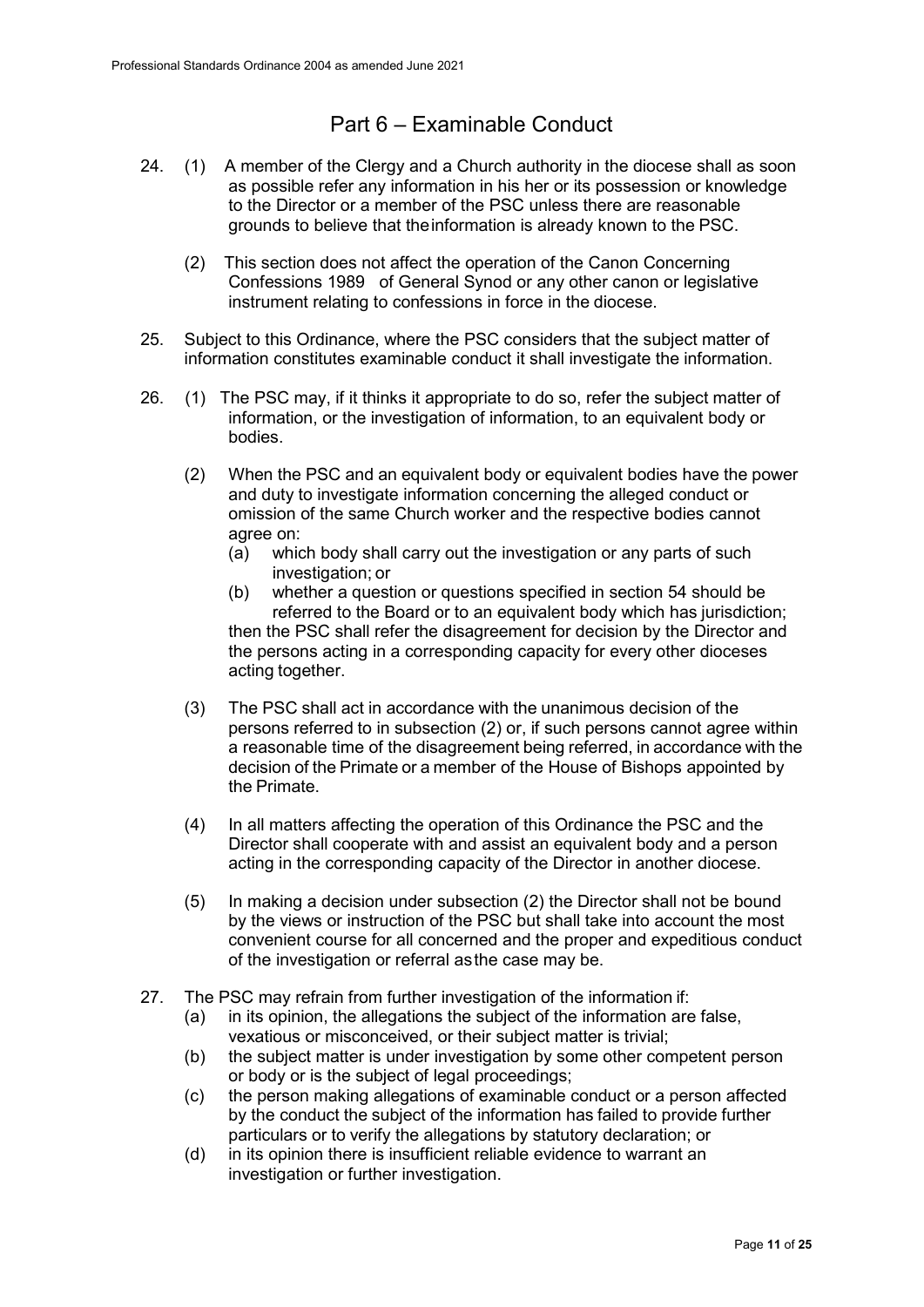- 28. For the purpose of an investigation the PSC or an investigator shall obtain such statutory declarations, written statements, recorded conversations, reports, documents and other material as the PSC or its delegate considers necessary or advisable for presentation to the Board.
- 29. (1) The PSC may by notice in writing to a respondent require the respondent to provide a detailed report to the PSC within the time specified in the notice in relation to any matter relevant to the investigation.
	- (2) It is the obligation of a respondent:
		- (a) truthfully to answer any question put by or on behalf of the PSC in the exercise of powers conferred by this Ordinance;
		- (b) not to mislead the PSC or a member or delegate of the PSC;
		- (c) not unreasonably to delay or obstruct the PSC or a member or delegate of the PSC in the exercise of powers conferred by this Ordinance.
	- (3) If a respondent declines to answer a question on the ground that the answer might tend to incriminate the person a written record shall be made of the question and of the ground of refusal.
- 30. At any time after the PSC has commenced or caused to be commenced an investigation of information under this Part, it may, after giving the respondent an opportunity to be heard, recommend to the relevant Church authority one or more of the following:
	- (a) that the respondent should be suspended from the duties or office or employment by a Church body;
	- (b) that a prohibition order be made against the respondent.
- 31. The relevant Church authority is authorised to give effect to a recommendation made under section 30.
- 32. Before making a recommendation under section 30 the PSC shall take into account:
	- (a) the seriousness of the conduct alleged in the information;<br>(b) the nature of the material to support or negate the allegation
	- the nature of the material to support or negate the allegations;
	- (c) whether any person is at risk of harm;
	- (d) after consultation with the relevant Church body or its representative, the effect on the respondent, a relevant Church body and on the Church in the diocese of acting and of not acting under section 30; and
	- (e) any other allegation of similar examinable conduct previously made to the PSC or to an equivalent body within the previous ten years;

and may take into account any other relevant matter.

- 33. A suspension or prohibition order made by a Church authority pursuant to a recommendation under section 30 shall be terminated by the Church authority:
	- (a) if the PSC terminates the investigation without referring the matter to the Board;
	- (b) upon any direction to that effect given by the Board; or
	- (c) upon the Church authority giving effect to a recommendation of the Board under section 69.
- 34. During a suspension or prohibition pursuant to the provisions of this Part or during a period when a person voluntarily stands down from a position while conduct the subject of information is dealt with under this Ordinance: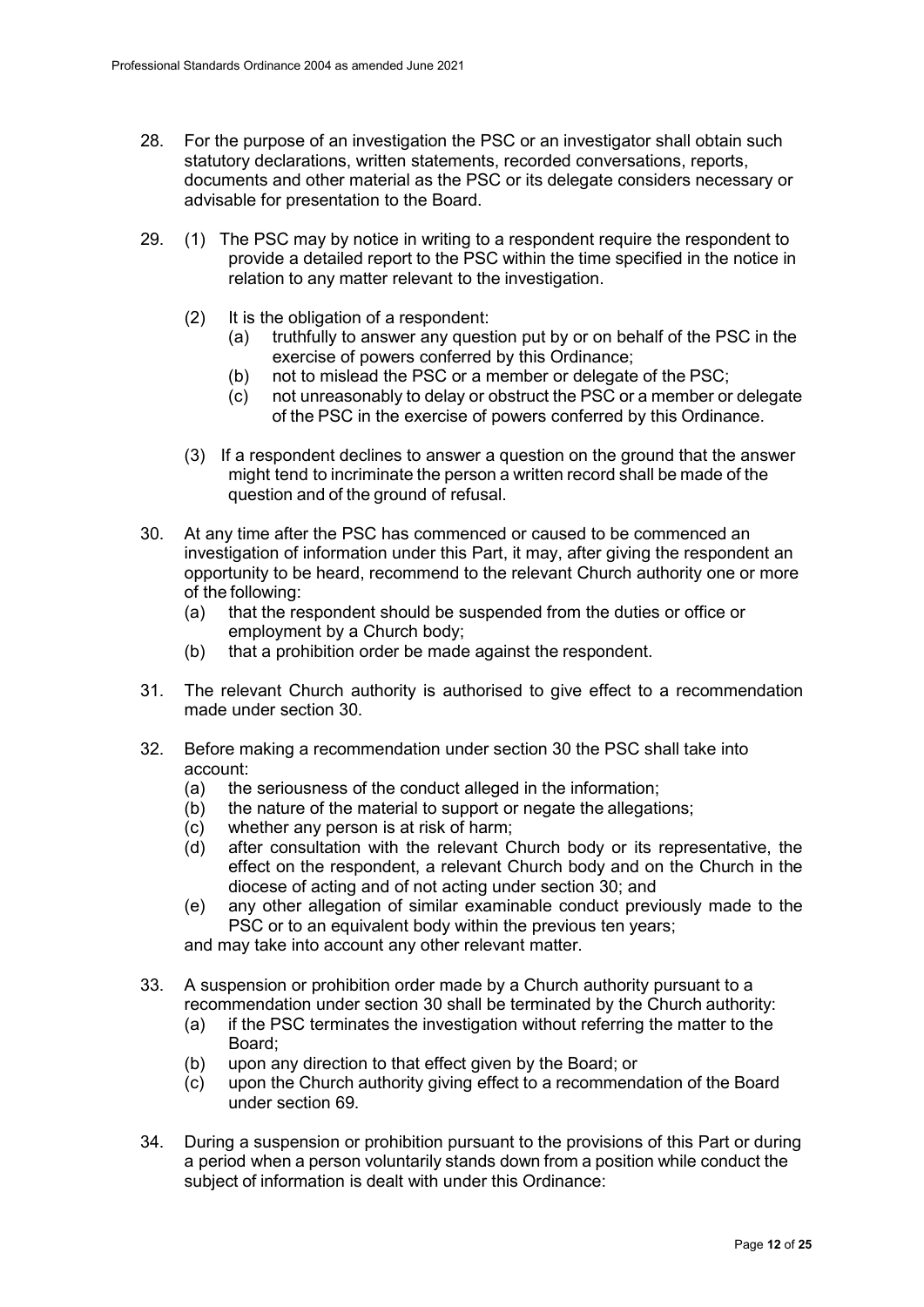- (a) the respondent shall comply with the terms of any prohibition order;<br>(b) the respondent is ineligible for appointment to any position or function
- the respondent is ineligible for appointment to any position or function covered by any suspension or prohibition order;
- (c) the relevant Church authority may fill the vacancy caused by any suspension or prohibition order, or while the respondent is standing down; and
- (d) the respondent is entitled to whatever stipend, salary, allowances and other benefits that he or she would otherwise have received and which are to be met or reimbursed from funds under the control of the Synod.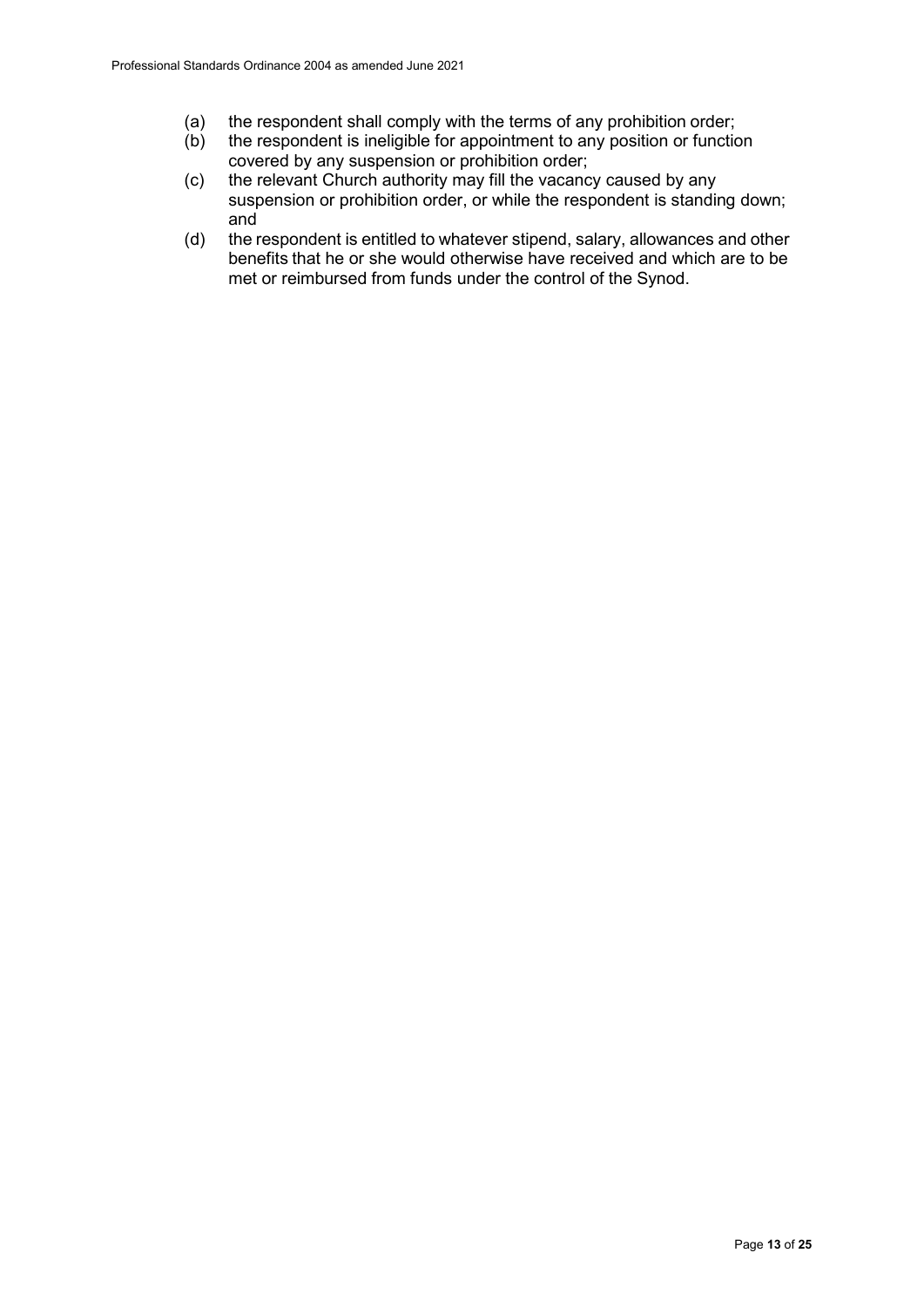## Part 7 – Professional Standards Board

- 35. There shall be a Professional Standards Board constituted and appointed in accordance with the provisions of this Part.
- 36. The members of the panel referred to in section 39 may constitute an equivalent body either generally or for a particular case or matter.
- 37. Subject to the provisions of this Ordinance the function of the Board is to inquire into and determine a question or questions referred to it pursuant to section 54 and questions within its jurisdiction referred to it by an equivalent body to the PSC and to make a determination referred to in section 69 and where appropriate to make a recommendation in accordance with the provisions of this Ordinance.
- 38. The Board has jurisdiction to exercise its functions in respect of a Church worker:
	- (a) resident or licensed in the diocese, or engaged by a Church authority; and (b) not resident or licensed in the diocese nor engaged by a Church authority
	- not resident or licensed in the diocese nor engaged by a Church authority but whose conduct giving rise to the reference is alleged to have occurred in the diocese or whose omission giving rise to the reference is alleged to have occurred when the Church worker was resident or licensed in the diocese or was engaged by a Church authority.
- 39. The members of the Board in a particular case shall be appointed from a panel comprising:
	- (a) a President and a Deputy President, both of whom shall be qualified as per section 39A.
	- (b) four members of the clergy of at least five years' standing; and
	- (c) four lay persons who may or may not be members of the Church such that at least two of whom are certified by the PSC as having professional experience, training or skills relating to sexual harassment or assault or sexually inappropriate behaviour.
- 39A. The President and Deputy President appointed under 39(a) shall be or have been a Justice of the High Court of Australia, a Justice of the Supreme Court of a State or Territory of Australia, or a Judge or Justice of any of the Federal Court of Australia, the Family Court of Australia, The Family Court of Western Australia, or the District Court or County Court of any State of Australia, or be or have been a practising barrister or solicitor of at least ten years' standing of the Supreme Court of a State or Territory.
- 40. The members of the panel shall be appointed by the Bishop-in-Council and shall hold office in accordance with a resolution or Regulation of the Bishop-in-Council.
- 41. Any vacancy in the membership of the panel shall be filled by or in accordance with a resolution or Regulation of the Bishop-in-Council.
- 42. (1) The members of the panel to be convened for any reference to the Board shall be determined by the President or, if there is a vacancy in the office of President, by the Deputy President.
	- (2) For the purpose of any reference to the Board, the Board shall consist of the President or Deputy President, who shall be the presiding member, and an equal number not exceeding two of clerical and lay members of the panel.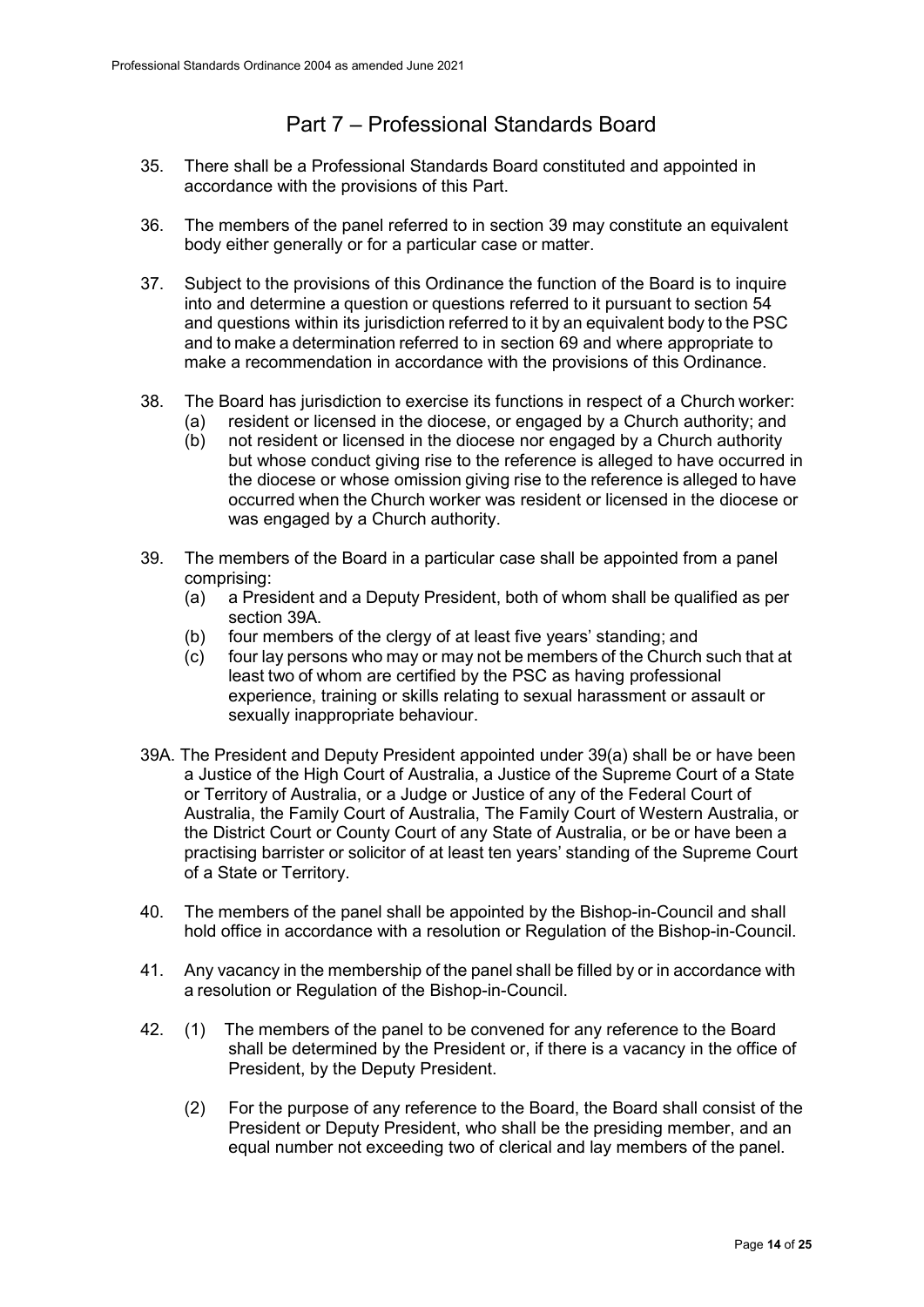- (3) Where possible, the Board shall include at least one man and at least one woman.
- (4) Where, in the opinion of the President, or if there is a vacancy in the office of the President, in the opinion of the Deputy President a member of the panel has a personal interest in a matter before the Board the member shall be disqualified from participating in the reference.
- (5) For the purposes of this section a vacancy in the office of President includes a situation in which the President is not able to act because of a personal interest in a matter, illness or absence from the diocese.
- 43. The Rules of the Board made under this Part may provide that, in relation to the exercise of specified functions, or in relation to matters of a specified class, the Board may, at the direction of the presiding member, be constituted by a single member sitting alone.
- 44. If a member of the Board, other than the presiding member, dies or is for any other reason unable to continue with any matter referred to the Board, the Board constituted of the presiding member and the other member or members may, if the presiding member so determines, continue and complete the reference.
- 45. The Board, separately constituted in accordance with this Part, may sit simultaneously for the purpose of matters referred to it or for conducting separate business of the Board.
- 46. An act or proceeding of the Board is not invalid by reason only of a vacancy in its membership or of the membership of the panel and, notwithstanding the subsequent discovery of a defect in the nomination or appointment of members of the panel or the Board, any such act or proceeding is as valid and effectual as if the member had been duly nominated or appointed.
- 47. The Synod indemnifies each of the members of the Board for any act or omission by the member in good faith and in the exercise of or purported exercise of powers or functions, or in the discharge or purported discharge of duties under this Ordinance.
- 48. (1) There shall be a secretary to the Board who shall be appointed by or in accordance with a resolution or Regulation of the Bishop-in-Council, and whose duties shall be defined by the President.
	- (2) The secretary to the Board may act in a corresponding capacity for another diocese either generally or for a particular case or matter.
- 49. (1) In any proceedings of the Board where the Board is constituted by two or more members:
	- (a) any question of law or procedure will be determined by the presiding member; and
	- (b) any other question will be determined by majority decision of the members, andin the case of an equality of votes the opinion of the presiding member shall prevail.
	- (2) Where the Board is constituted by a member sitting alone who is not the President or the Deputy President, any question of law that arises must be referred to the President or Deputy President for decision and any decision made on such a reference is a decision of the Board.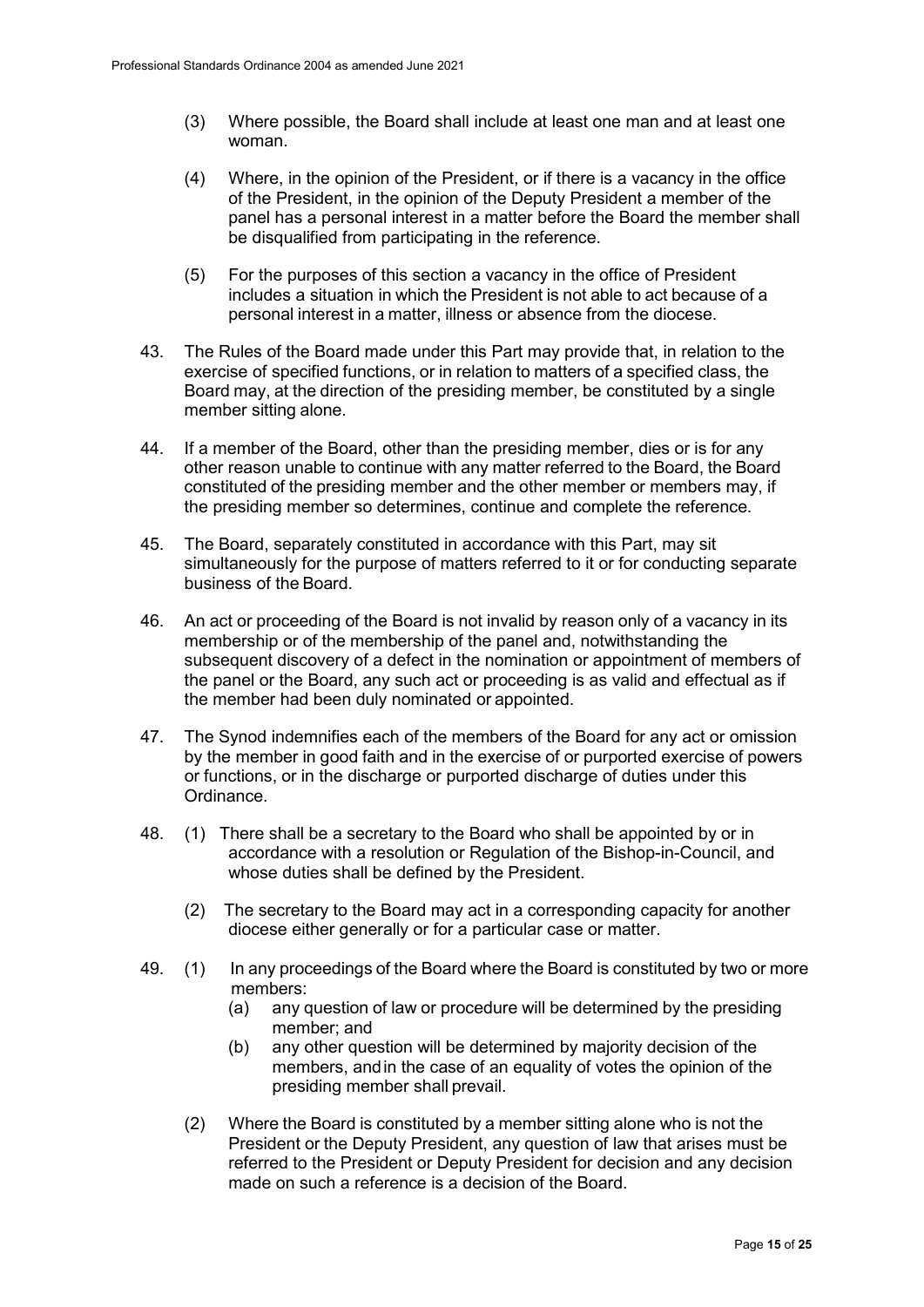- (3) The Board must act with fairness and according to equity, good conscience and the substantial merits of the case without regard to technicalities or legal forms and is not bound by the rules of evidence but may inform itself on any matter in such manner as it thinks fit.
- (4) Without limiting the meaning and effect of subsection (3), the Board may receive evidence of a witness in the form of an affidavit, statutory declaration or a signed statement without the need for the personal attendance of the witness, and may also use electronic means such as video link or conference telephone to receive evidence and submissions.
- (5) The Board may inform itself from the record of any court or tribunal and may adopt any findings, and accept as its own, the record of any court or tribunal.
- 50. The Board may, for the purpose of any particular reference, appoint such person or persons, including the Director, to assist it in inquiring into (but not determining) that reference as the Board thinks fit.
- 51. The Board must give reasons for any determination, other than by way of directions in the course of an inquiry, unless the determination is made by consent of the respondent.
- 52. (1) The Board has no power to award costs of any proceedings before it.
	- (2) A Church worker in relation to whom a question is the subject of a reference to the Board may apply to the Bishop-in-Council for the provision of legal assistance.
	- (3) The Bishop-in-Council may grant legal assistance to a Church worker on such terms and subject to such conditions as it shall determine.
- 53. (1) The President may make Rules of the Board reasonably required by or pursuant to this Ordinance and in relation to the practice and procedure of the Board.
	- (2) Subject to this Ordinance and the relevant Rules, the practice and procedure of the Board will be as directed by the presiding member of the Board.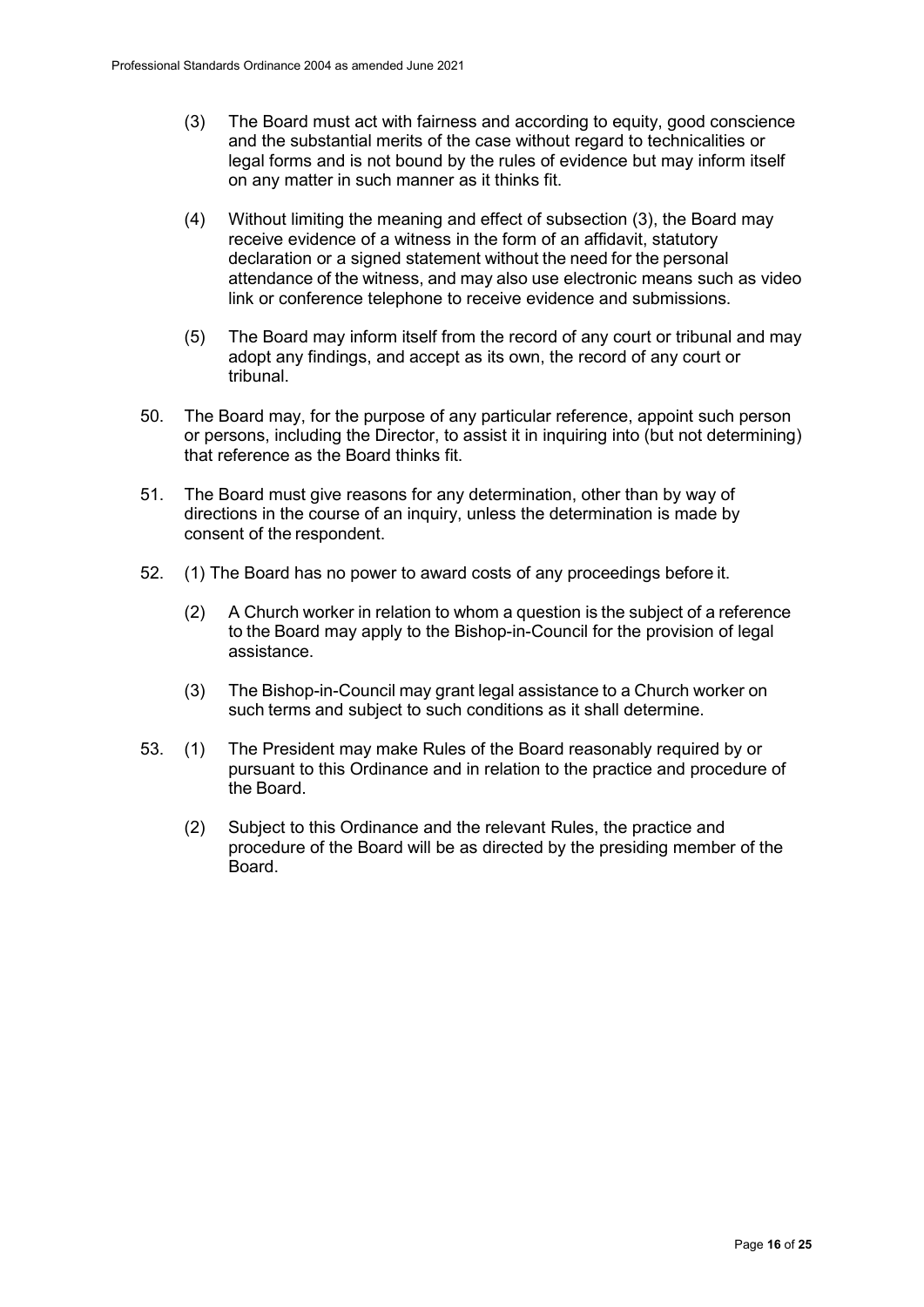Part 8 – Reference of Matters to the Professional Standards Board

- 54. (1) After investigation in accordance with section 25 or under a corresponding provision of a Canon or Ordinance of another diocese the PSC or an equivalent body may refer to the Board, or to an equivalent body which has jurisdiction, one of more of the following questions:
	- (a) the fitness of a Church worker, whether temporarily or permanently to hold a particular or any office, licence or position of responsibility in the Church or to be or remain in Holy Orders or in the employment of a Church body;
	- (b) whether in the exercise of a Church worker's ministry or employment, or in the performance of any function the Church worker should be subject to certain conditions or restrictions.
	- (2) The question or questions shall be referred to the Board by delivering to the secretary of the Board a written report of its investigation signed by a member of the referring body.
	- 54A. Where, after investigation in accordance with section 25 or under a corresponding provision of a Canon or Ordinance of another diocese, the PSC or an equivalent body forms the opinion that the allegations the subject of the information are false, vexatious or misconceived, then the PSC or equivalent body shall cause a copy of the opinion to be provided:
		- (a) to the relevant Church authority; and
		- (b) to the respondent; and  $(c)$  to the Director.
		- to the Director.
- 55. (1) Upon delivery of the report to the secretary of the Board, the President or Deputy President as the case may be shall as soon as possible determine the membership of the Board for the purpose of the reference.
	- (2) The President or Deputy President as the case may require shall thereupon cause to be convened a sitting for the purpose of giving directions.
	- (3) A person or body appearing or represented before the Board shall comply with the Rules of the Board and with any directions given by the Board.
- 56. Within 14 days of the date of the reference of a matter to the Board or within 14 days of the date of the document or material coming to existence, whichever is the later, the referring body shall cause to be delivered to the secretary of the Board any documents and material relevant to the reference.
- 57. The referring body, as soon as practicable after delivering the report referred to in section 54 to the secretary of the Board, shall cause a signed copy of the report to be delivered to the respondent.
- 58. The Board may at any time and from time to time give directions:
	- (a) as to the inspection by and supply of copies to the respondent or any other person of the documents or material relevant to the reference;
	- (b) as to the conduct of its inquiry into the reference.
- 59. The Board may at any time and from time to time give directions to the referring body as to any further inquiries or investigation it requires to be carried out for the purposes of the reference and the referring body shall to the best of its ability cause such directions to be carried out.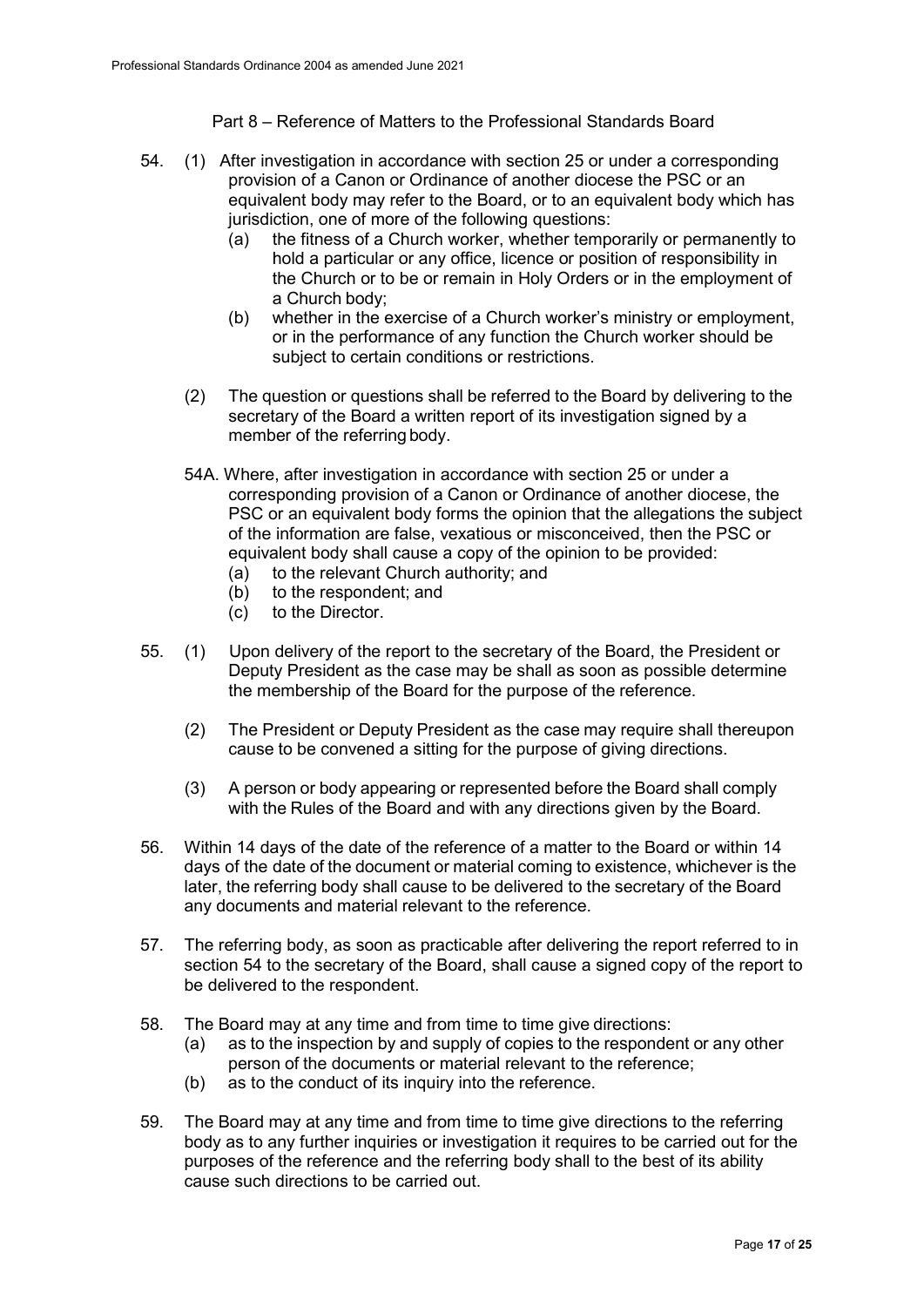- 60. (1) The Board shall deal with any reference as expeditiously as possible.
	- (2) The Board may, if it sees fit, proceed with the determination of a reference notwithstanding that there may be mediation or conciliation proceedings relating to the subject matter of the reference being conducted by or at the direction of the referring body and notwithstanding that there may be criminal or other proceedings being taken against the respondent or some other person.
- 61. (1) The place and time of sitting of the Board comprising two or more members shall be as determined by the presiding member.
	- (2) The place and time of sitting of the Board comprising one member shall be as determined by that member.
- 62. (1) Subject to sub-section (2), the Board must give the following persons reasonable notice of the time and place of a sitting of the Board:<br>(a) the Director; and
	- the Director; and
	- (b) the respondent; and
	- (c) such other persons as the Board believes have a proper interest in the matter.
	- (2) The Board is not obliged to give notice of a sitting to a person whose whereabouts cannot, after reasonable enquiries, be ascertained.
- 63. In any proceedings before the Board:<br>(a) the referring body and any perse
	- the referring body and any person may be represented by a legal practitioner or, with leave of the Board, by any other person;
	- (b) the referring body or its appointed representative shall do all in its power to assist the Board and shall carry out any directions of the Board;
	- (c) the Board:
		- (i) must give the referring body and the respondent a reasonable opportunity to call or give evidence, to examine or cross-examine witnesses and to make submissions to the Board; and
		- (ii) must give any other person to whom notice of the proceedings was given or who satisfies the Board that he or she has a proper interest in the matter a reasonable opportunity to make submissions to the **Board**
- 64. (1) Subject to sub-section (2), a sitting of the Board on a reference before the Board is an open sitting.
	- (2) On any such sitting before the Board, the Board has an absolute discretion: (a) to direct that no person other than:
		- (i) the respondent and any person representing him or her in the proceedings; and
		- (ii) witnesses or persons making submissions (while giving evidence or making those submissions); and
		- (iii) officers of the Board or persons assisting the Board; and
		- (iv) members of or persons appointed by the referring body, be present in the room while the Board is sitting; or
		- (b) to direct that a particular person (other than a person referred to in paragraph (a)) not be present in the room while the Board is sitting.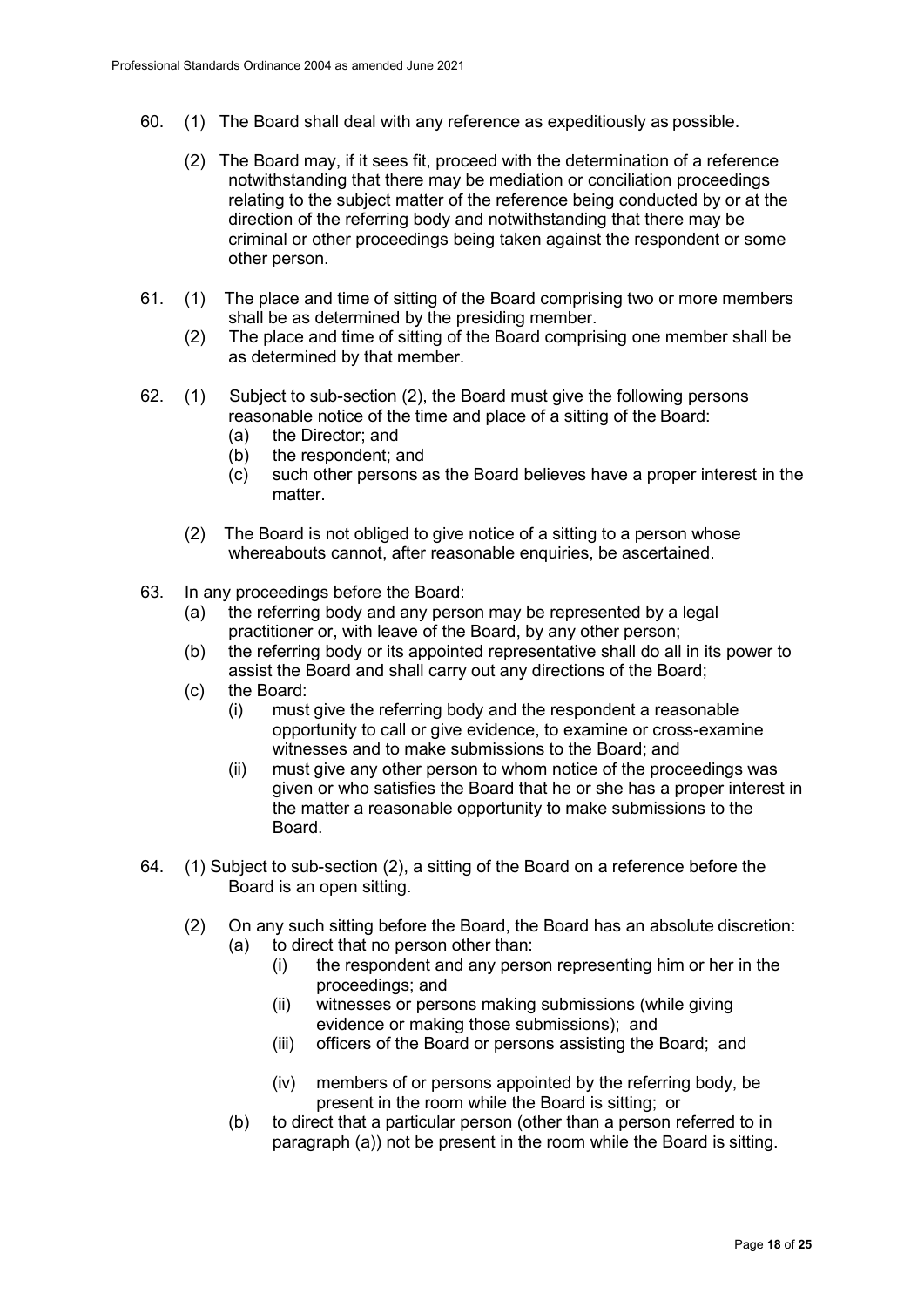- 65. The Board may make a determination in any proceedings in the absence of a personaffected by the determination if satisfied that reasonable efforts were made to give that person an opportunity to appear.
- 66. (1) The Board may require a respondent to submit within a specified time to a medical, psychiatric or psychological examination by a person approved by the Board the cost of which shall be met from funds of the diocese of the referring body.
	- (2) A copy of the report of an examination under subsection (1) shall be provided to the respondent and to the Board.
- 67. The Board shall not, in the course of inquiring into any question:
	- (a) inquire into any matter which is or has been the subject of any formal investigation or enquiry conducted:
		- (i) under or pursuant to any provision of the Constitution;
		- under or pursuant to a Canon of the General Synod, a Canon or Ordinance of another diocese relating to the discipline of clergy or Church workers by a board of enquiry, tribunal or other body; or
		- (iii) with the authority of the bishop of a diocese resulting in a formal report to the bishop with findings and which concluded or was commenced prior to the date on which this Ordinance takes effect in the diocese but may take into account the finding of any such formal investigation or enquiry.
	- (b) inquire into, make any findings in relation to or take into account any alleged breach of:
		- (i) faith of the Church, including the obligation to hold the faith;
		- (ii) ritual of the Church, including the rites according to the use of the Church and the obligation to abide by such use; or
		- (iii) ceremonial of the Church, including ceremonial according to the use of the Church and the obligation to abide by such use.
- 68. In making any determination the Board shall take into account:
	- (a) the conduct of the Church worker as it finds it to have been;<br>(b) in the material before the Board, any other fact or circumstal
	- in the material before the Board, any other fact or circumstance relevant to the determination of the question or questions before it; and
	- (c) any failure of the Church worker to comply with a provision of this Ordinance or with a direction of the Board.
- 69. If, after investigating the question or questions referred to it about a Church worker, the Board is satisfied that:
	- (a) the Church Worker is unfit, whether temporarily or permanently, now or in the future to hold a particular or any office licence or position of responsibility in the Church or to be or remain in Holy Orders or in the employment of a Church body; or
	- (b) in the exercise of a Church worker's ministry or employment or in the performance of any function, the Church worker should be subject to certain conditions or restrictions;

the Board may determine accordingly and may:

- (c) recommend that the Church worker be counselled;
- (d) recommend that the Church worker be suspended from office or employment or from performing the function as the case may be for such period determined by the Board;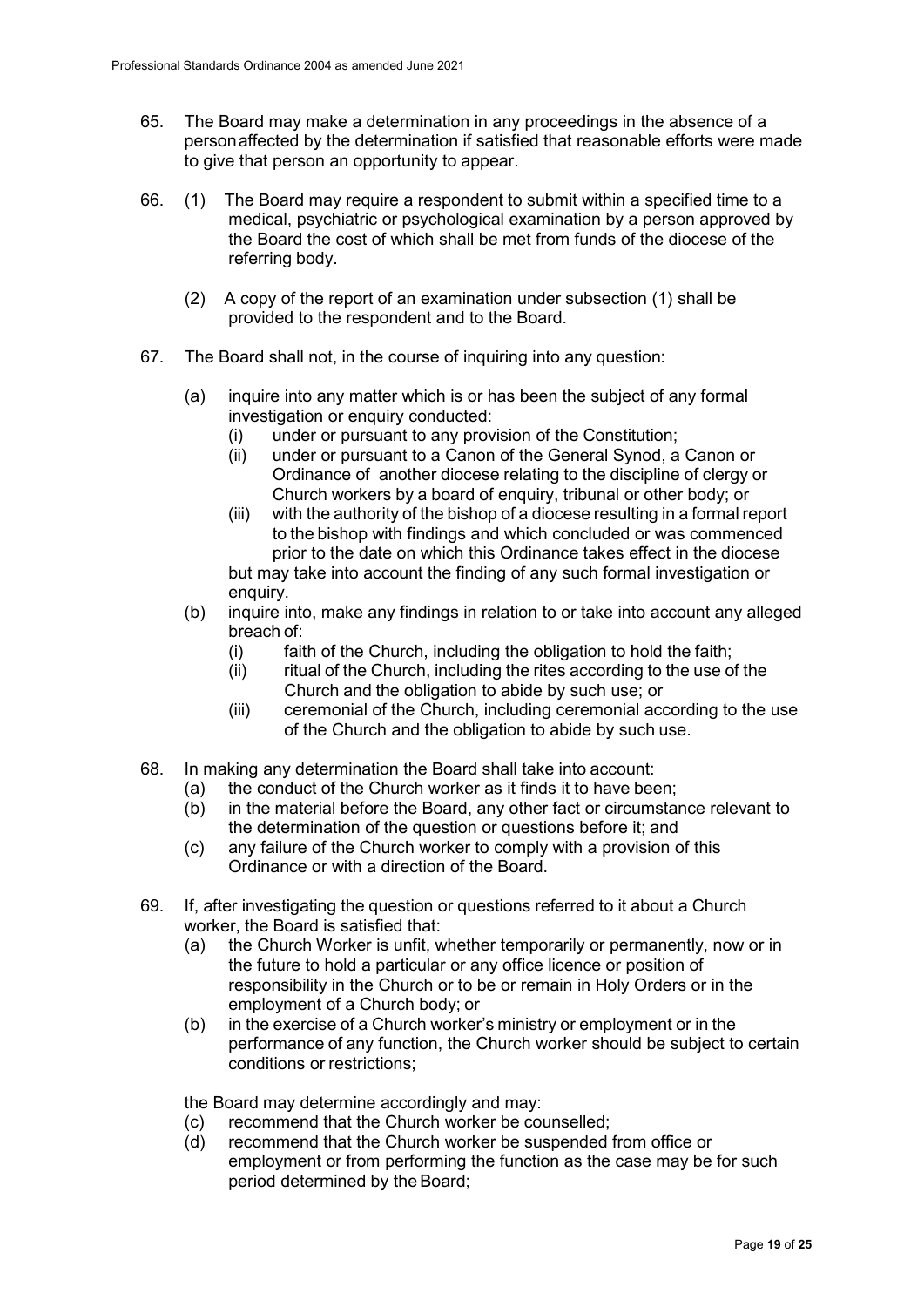- (e) recommend to the Church authority that the licence or authority of the Church worker be revoked;
- (f) recommend to the relevant Church authority that the Church worker's contract of employment (if any) be terminated;
- (g) recommend to the relevant Church authority that the Church worker cease to hold any office then held;
- (h) recommend to the relevant Church authority that a prohibition order be made in terms specified by the Board;
- (i) recommend to the relevant Church authority that the Church worker's holding of office or employment or performance of the function as the case may be, shall be subject to such conditions or restrictions as the Board may specify;
- (j) recommend that the operation of a determination shall be suspended for such period and upon such conditions as the Board shall specify;
- (k) recommend that the Church worker should be deposed from Holy Orders;
- (l) make such other recommendation as the Board sees fit including but not limited to participation in conciliation or mediation; an apology; an admonition; retraining of a specific nature or reparation of a specific nature.
- 69A. If, after investigating the question or questions referred to it about a Church worker arising out of alleged conduct within paragraph (a) of the definition of "information", the Board:
	- (a) determines that the allegations the subject of the information are false, vexatious or misconceived; or
	- (b) finds that it is more likely than not that the subject matter of the information did not occur; then the Board shall cause a copy of the determination or finding to be provided:
		- (i) to the relevant Church authority; and
		- (ii) to the respondent; and
		- (iii) to the Director.
- 70. The Board shall cause a copy of each determination and recommendation to be provided:
	- (a) to the relevant Church authority; and
	- (b) to the respondent; and

shall cause relevant details to be forwarded to the Director for entry into the national register.

- 71. A relevant Church authority to whom a recommendation under this Ordinance or a recommendation made by an equivalent Board applies is empowered to give effect to a recommendation of the Board and of an equivalent body having jurisdiction to make a recommendation to the Church authority.
- 72. A person who has been deposed from Holy Orders in accordance with this Ordinance or in accordance with the provisions of any ordinance, act, canon, constitution, statute, legislative measure or provision of the General Synod or the diocesan synod of another diocese of this Church;
	- (a) is incapable of:
		- (i) officiating or acting in any manner as a bishop, priest or deacon of this Church;
		- (ii) accepting or holding an office in this Church capable of being held only by a person in Holy Orders;
	- (b) ceases to have any right privilege or advantage attached to the office of bishop priestor deacon;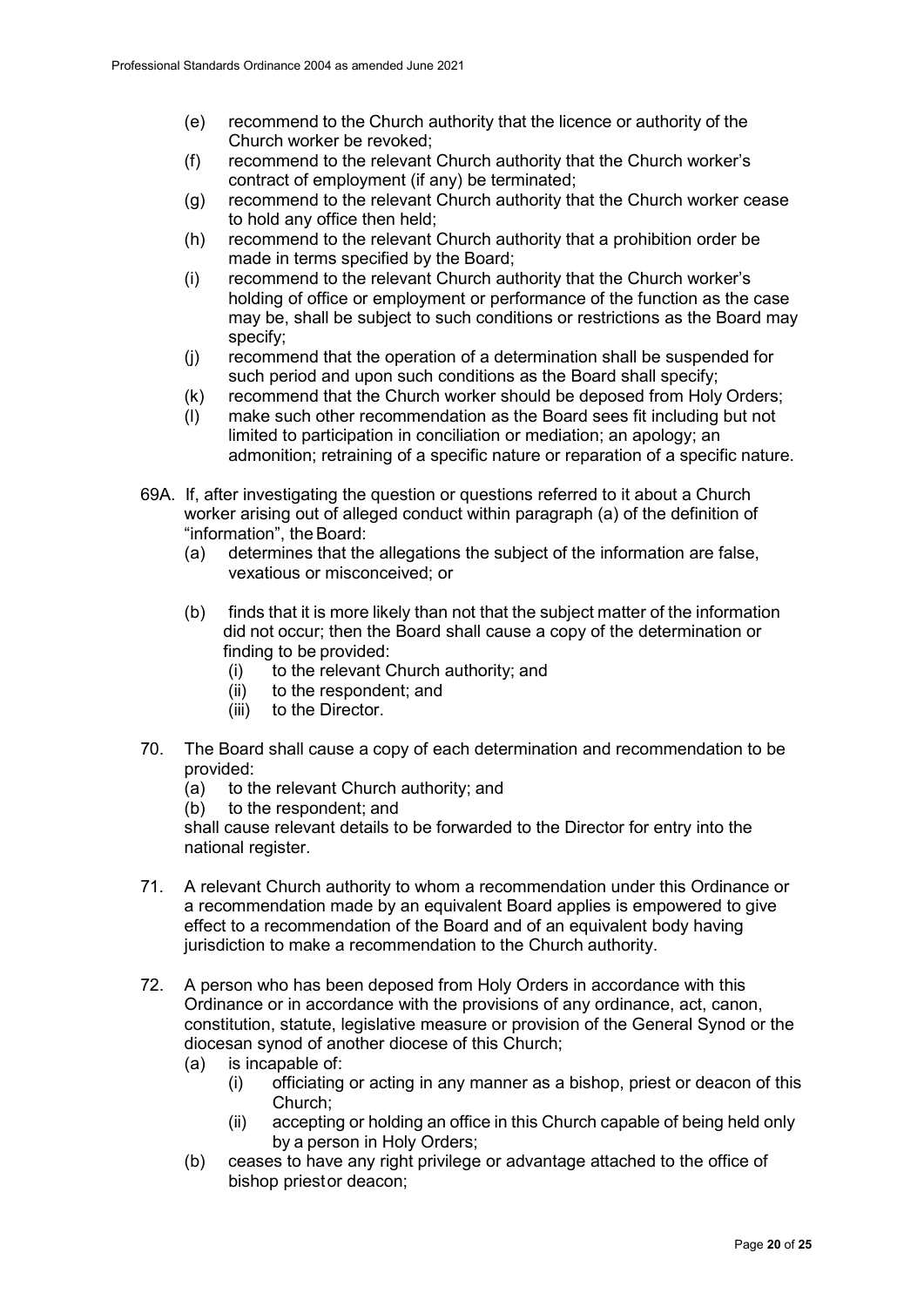- (c) shall not hold himself or herself out to be a member of the Clergy; and
- (d) is not capable of holding an office in the Church which may be held by a lay person without the prior consent of the Bishop.
- 73. (1) The deposition of a person from Holy Orders by the Bishop pursuant to the recommendation of the Board or an equivalent body shall be effected by the execution by the Bishop of an Instrument of Deposition in or to the effect of the form in the Schedule.
	- (2) The Bishop must forthwith:
		- (a) register the Instrument in the Registry of the Diocese;<br>(b) deliver a copy of the Instrument to the Bishop of the D
		- deliver a copy of the Instrument to the Bishop of the Diocese in which the person who is the subject of the Instrument was ordained;
		- (c) deliver a copy of the Instrument to the Registrar of the Primate;
		- (d) cause relevant details to be forwarded for entry into the national register.
- 74. A relevant Church authority to whom this Ordinance applies shall cause relevant details to be forwarded to the Director for entry into the national register of any action taken in relation to a Church worker in accordance with a recommendation of the Board.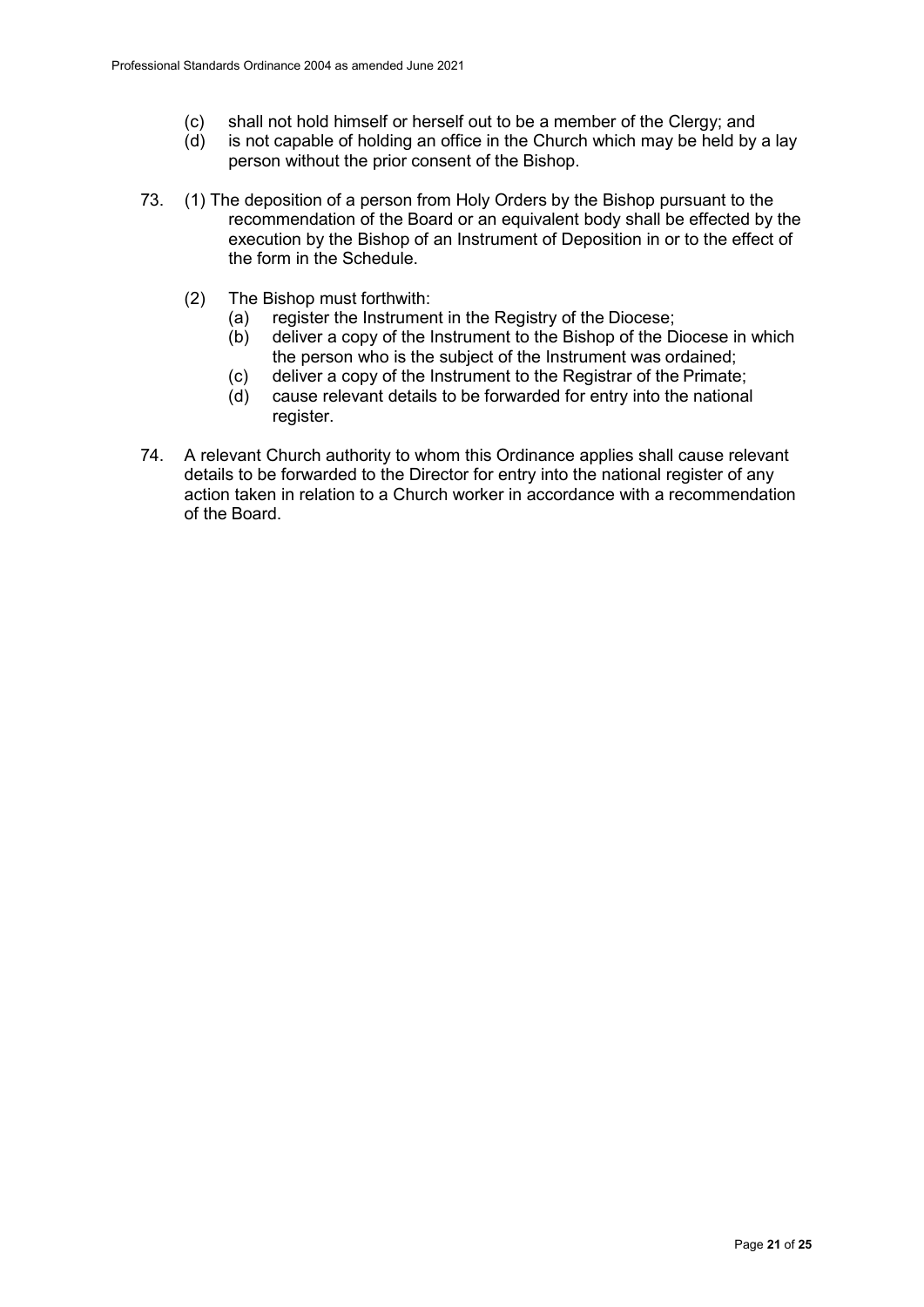## PART 8A — REVIEW

74A. In this Part, unless the context otherwise requires:

"reviewable decision" means a determination or recommendation of the Board which, if acted upon by the relevant Church authority, may have the effect of: (a) deposing the respondent from Holy Orders; or

(b) terminating the respondent's contract of employment, or removing or suspending the capacity of the respondent to gain income as a Church worker; "Reviewer" means a barrister of not less than 5 years standing appointed by the Registrar on the recommendation of the President of the Bar Association of New South Wales, or if the President is unwilling to make a recommendation, or unreasonably delayed doing so, recommended by the Chancellor or the Metropolitan's Chancellor.

- 74B. A respondent who is aggrieved by a reviewable decision may apply to the Registrar for a review of the decision.
- 74C. The application may be made on any one or more of the following grounds:
	- (a) that a breach of the rules of natural justice happened in relation to the making of the reviewable decision which materially affected the decision;
	- (b) that procedures that were required by this Ordinance to be observed in relation to the making of the reviewable decision were not observed, and the non-observance materially affected the decision; or
	- (c) that the Board did not have jurisdiction to make the reviewable decision; or
	- (d) that the reviewable decision was so devoid of any plausible justification that no reasonable Board could have made it; or
	- (e) the availability of fresh and compelling evidence which, if available at the time, would be likely to have materially affected the Board's decision.
- 74D. For a reviewable decision, a Church authority shall not act under the provisions of section 71 until the time for lodging an application for review has passed, and no application has been lodged.
- 74E. The making of an application for review acts as a stay of the reviewable decision pending the determination by the Reviewer.
- 74F. Nothing in this Part, however, affects the power of a Church authority to take any action against a respondent which would be open to the Church authority apart from its powers under this Ordinance.
- 74G. For a reviewable decision, the Board shall not cause the relevant details to be forwarded for entry into the national register under section 70 until:
	- (a) the time for lodging an application for review has passed, and no application has been lodged; or
	- (b) where an application for review has been heard and determined, the determination has been made.
- 74H. If a determination on review confirms or varies a reviewable decision, then the Board must cause the details of the confirmed or varied decision to be forwarded to the Director for entry into the national register as soon as it receives the Reviewer's determination.
- 74I. If a Reviewer's determination refers a matter back to the Board, then the Board must: (a) determine to take no further action in respect of the matter; or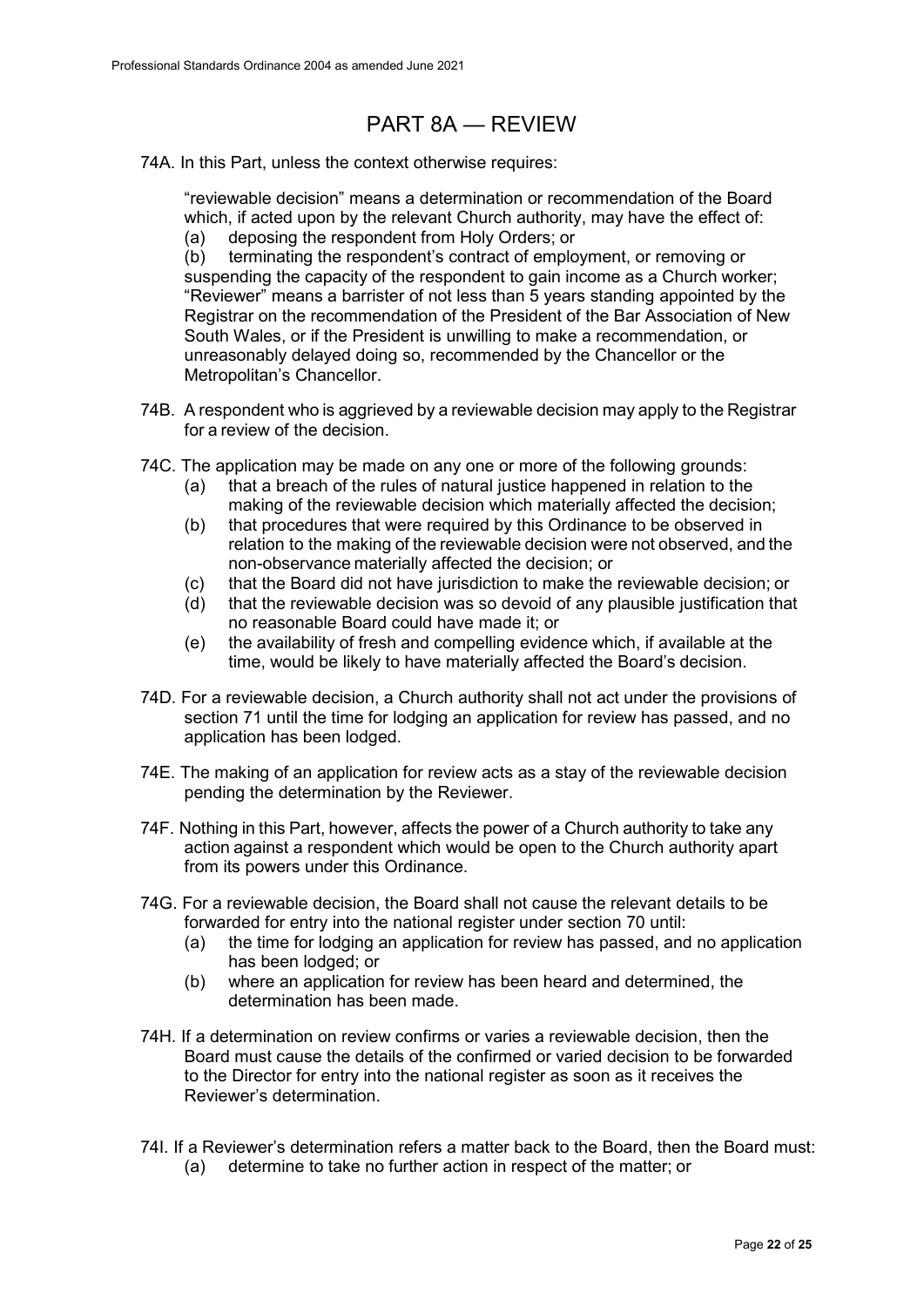- (b) deal with the matter in accordance with Part 8 of this Ordinance, in accordance with such directions or recommendation as the Reviewer may make in the Reviewer's determination; or
- (c) deal with the matter in accordance with Part 8 of this Ordinance applying such of the provisions of Part 8 as, in the discretion of the Board and in accordance with the Reviewer's determination, the Board sees fit.
- 74J. (1) An application to the Registrar for review of the reviewable decision must be made within 14 days of the respondent being provided with a copy of the Board's determination and recommendation under clause 70.
	- (2) The application for review must:
		- (a) be in writing addressed to the Registrar; and
		- (b) set out the grounds for review in the application.
- 74K. On receipt of an application for review, the Registrar must immediately seek the appointment of a Reviewer.
- 74L. (1) Upon appointment of a Reviewer, the Registrar must ask the Reviewer for the Reviewer's estimate of the fee to be charged by the Reviewer in making a determination under this Part.
	- (2) Upon receipt of advice as to the estimated fee, the Registrar must immediately notify the respondent.
	- (3) Within 7 days of receipt of the Registrar's advice, the respondent must pay one-half of the estimated fee to the Reviewer, or to a person nominated by the Reviewer.
	- (4) If the respondent fails to make the payment, then the application for review will lapse.
- 74M. Unless otherwise specified in this Ordinance, the manner in which the review is to be conducted will be determined by the Reviewer.
- 74N. On an application for review of a reviewable decision, the Reviewer may make all or any of the following determinations:
	- (a) a determination quashing or setting aside the reviewable decision;
	- (b) a determination referring the matter to which the reviewable decision relates to the Board for further consideration, subject to such directions (including the setting of time limits for the further consideration, and for the steps to be taken in the further consideration) as the Reviewer determines;
	- (c) a determination declaring the rights of the respondent in relation to any matter to which the reviewable decision relates;
	- (d) a determination directing either the respondent or the Board, to do, or to refrain from doing, anything that the Reviewer considers necessary to do justice between the parties;

and shall cause a copy of the determination or finding to be provided to the Registrar.

- 74O. The Reviewer may make such order as to the costs of the review as the Reviewer thinks fit.
- 74P. The review shall be by way of the review of the recommendation or determination that is the subject of the review and not by way of a re-hearing of the merits, or a hearing de novo.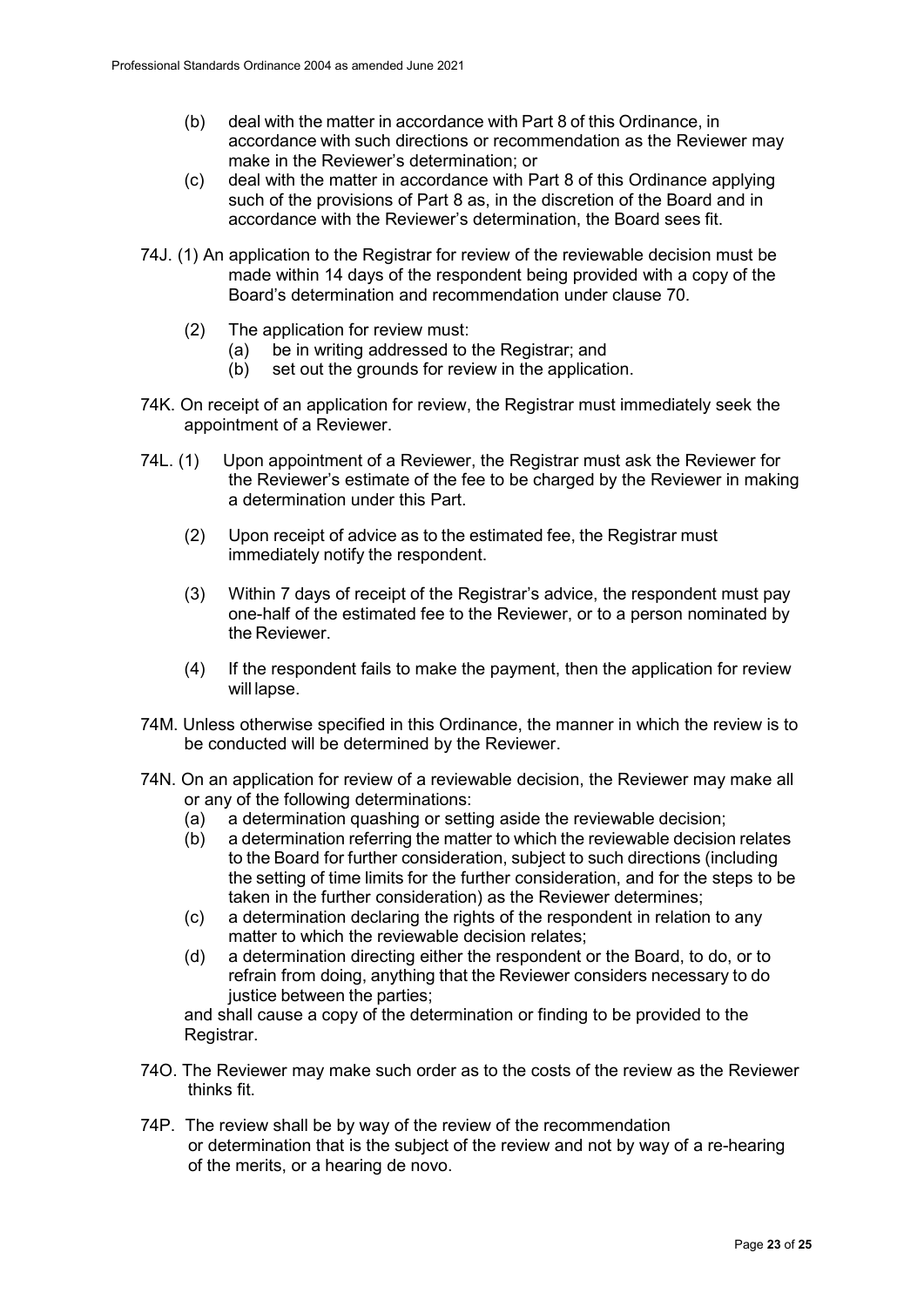## Part 9 – Regulations

75. The Bishop-in-Council may from time to time make amend or repeal Regulations, not inconsistent with the provisions of this Ordinance, providing for records arising out of or incidental to the operation of this Ordinance, and for all or any of the purposes whether general or to meet particular cases, which may be convenient for the administration of this Ordinance or which may be necessary or expedient to carry out the objects and purposes of this Ordinance.

### Part 10 – Amendments

76. The alterations to the Ordinances set out in Schedule 2 are amended in the manner set out in Schedule 2.